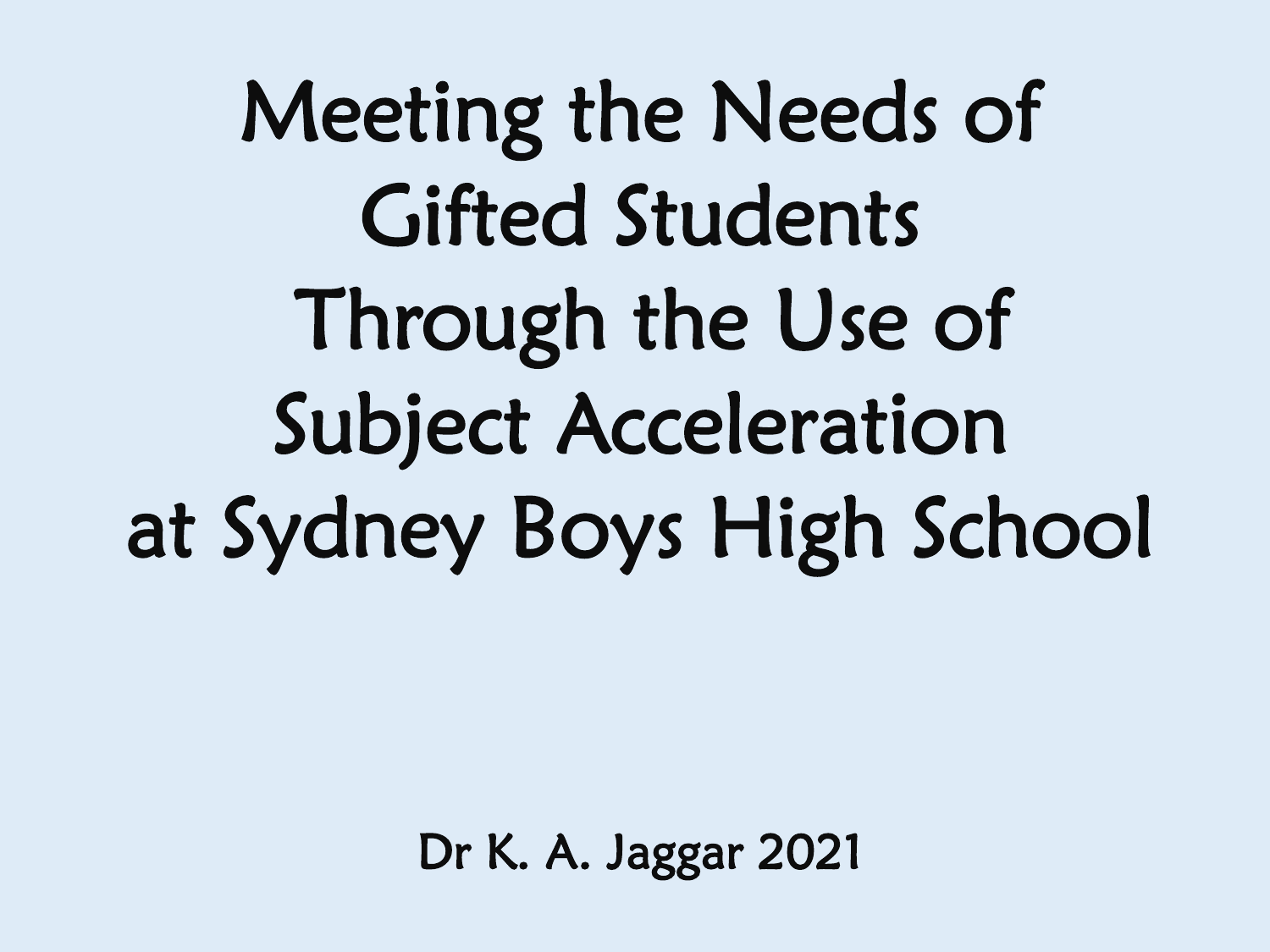High Potential and Gifted Education Policy 2019

1.3 High Potential and gifted students from all backgrounds have access to quality learning opportunities that meet their needs and aspirations.

1.3.3 Schools should provide significant adjustments and interventions in the highly gifted range to meet their advanced learning needs.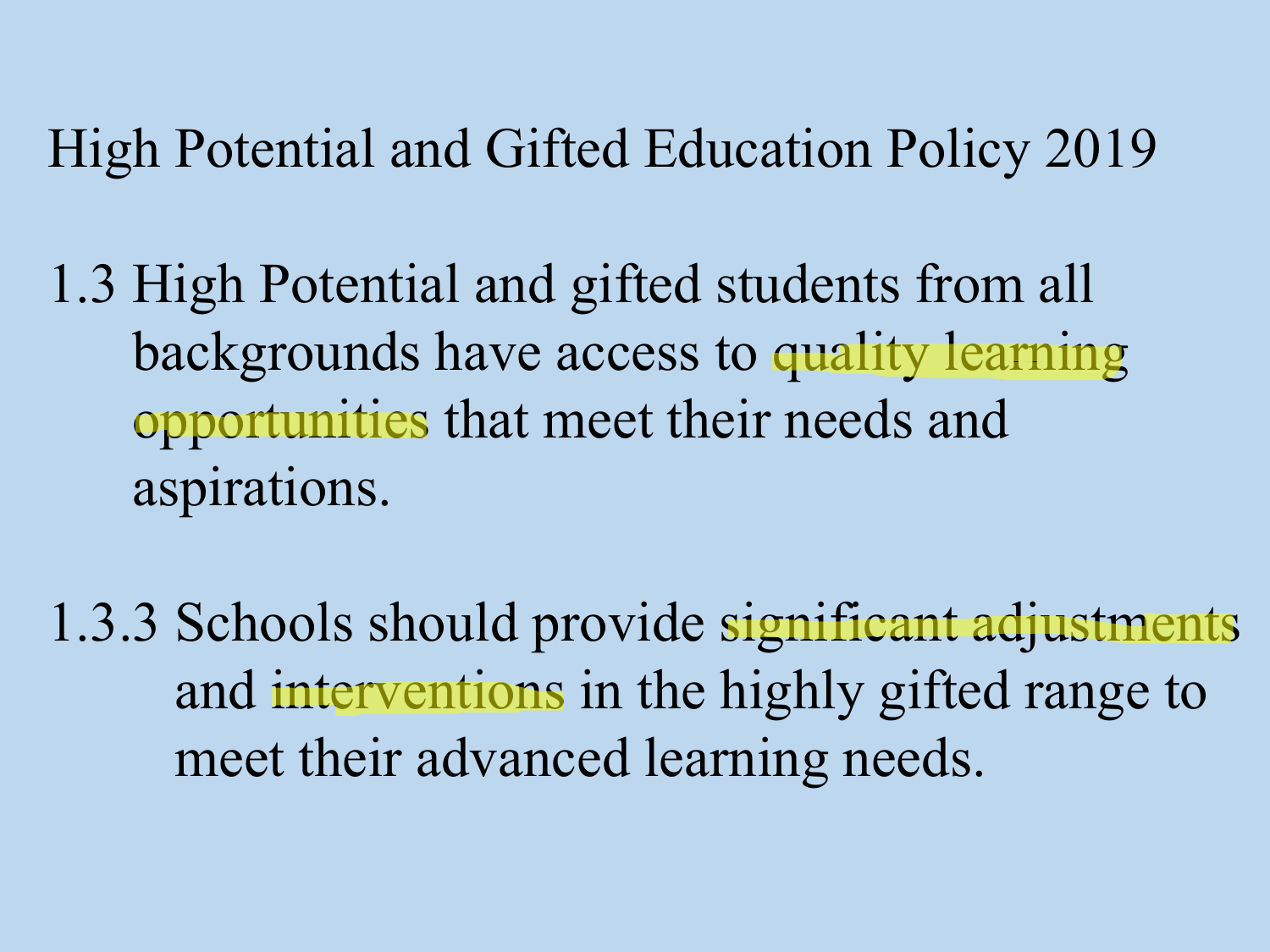High Potential and Gifted Education Policy 2019

1.4 High potential and gifted students across all domains require evidence-based talent development to optimise their growth and achievement.

1.4.4 Acceleration for gifted students should be facilitated in consultation with the student and their parents/carers when it is in their best learning interests.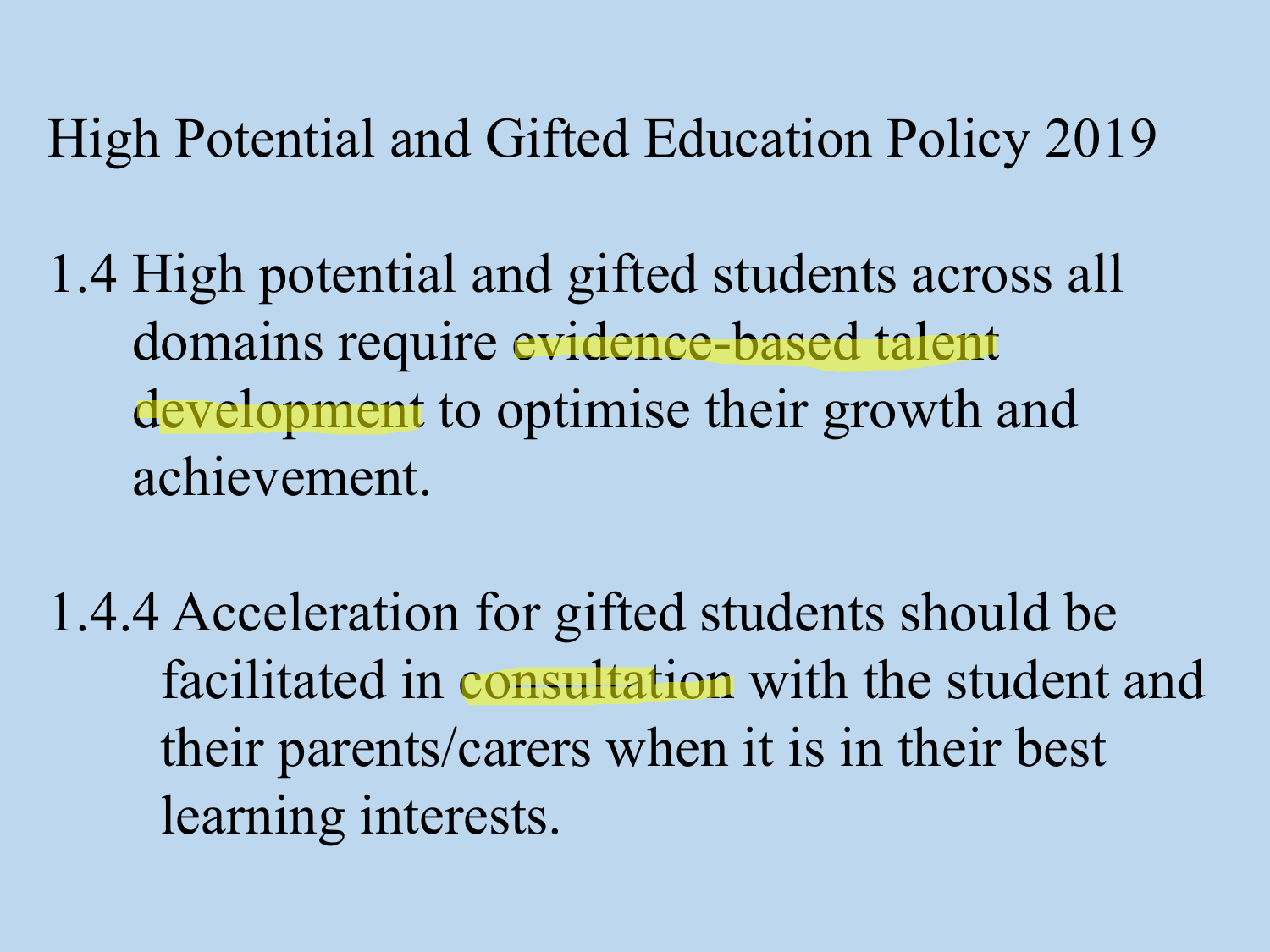## High Potential and Gifted Education Policy 2019

- 1.4.5 Enrichment, extension and extra-curricular programs for high potential and gifted students should be sustained, challenging and purposeful.
- 1.4.7 Specialist settings have a particular responsibility to provide targeted talent development, extension and advanced learning for high potential and gifted students from all backgrounds.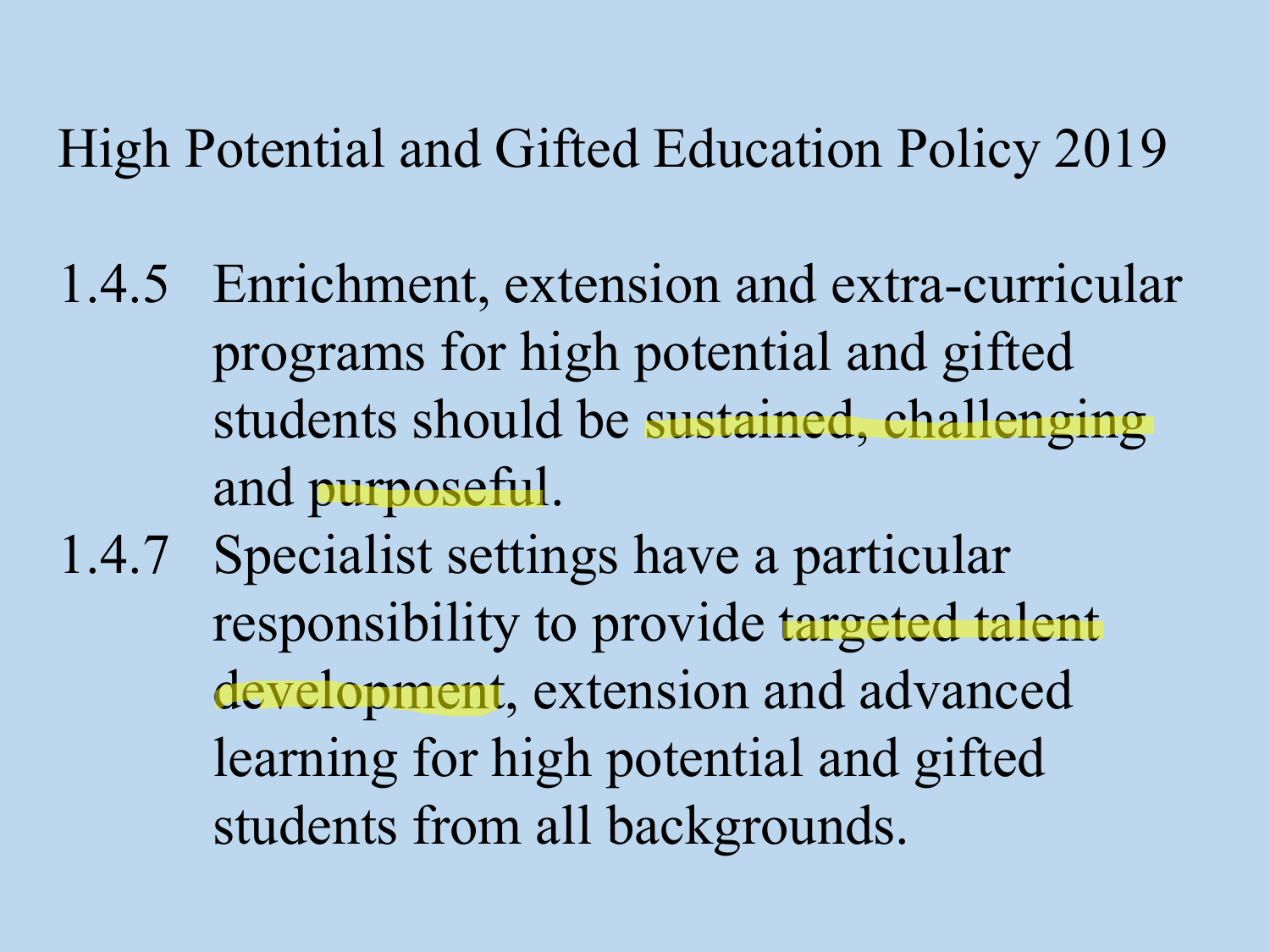# Prerequisites for Acceleration

• All the important learning expected in the stage outcomes statement has been achieved. That is, stage outcomes have been mastered by the applicant.

[ We expect stage 5 outcomes to be completed by the end of Year 9 ]

• That the individual is socially and emotionally ready for advancement and that lateral extension would be insufficient.

[This is an important family consideration – autonomous and self-regulated learner]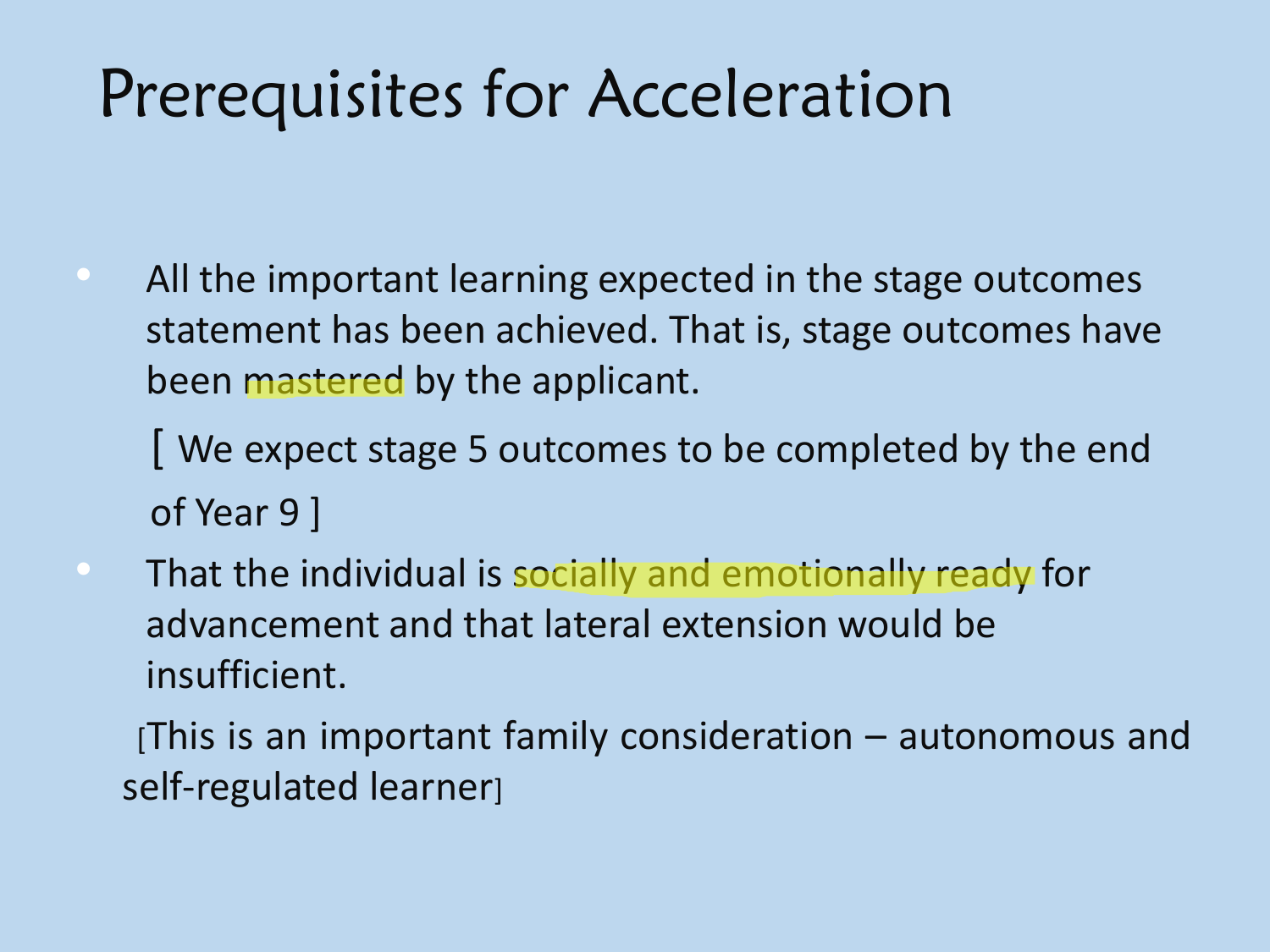# Grouping for Acceleration

### Within Class Structures

Implementing flexible progression through existing class structures is a feasible but difficult intervention. Gifted students follow individual or group programs at the next academic stage.

A teacher acts as a mentor for the individual or group as they are working independently on advanced curriculum.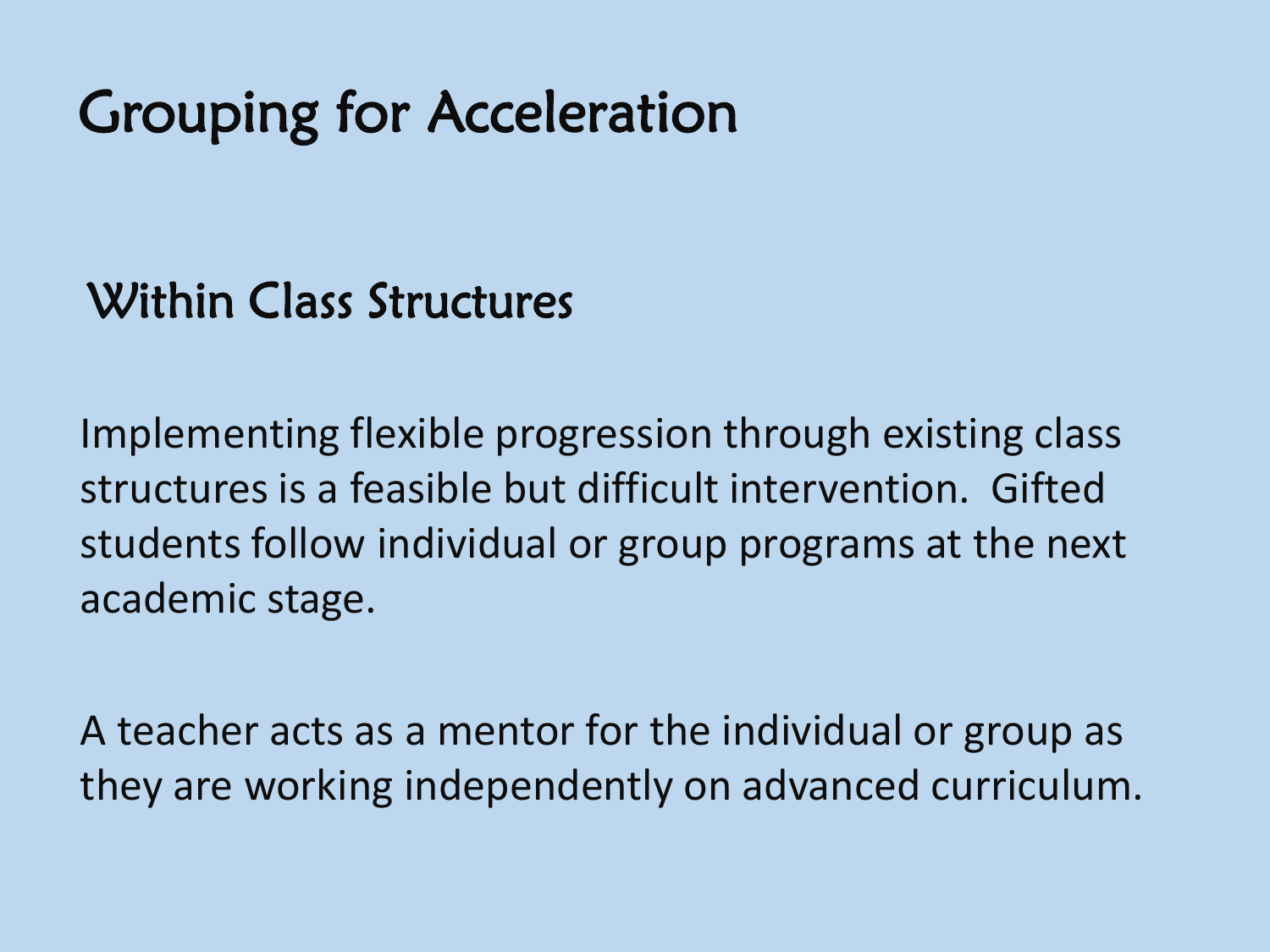## Grouping for Acceleration (cont.)

Vertical Grouping

**Vertical grouping is** the scheduling process in which students in different Year groups are timetabled to be taught together for particular courses.

Year 10 and Year 11 are timetabled to align the subject to be taught. Year 10 students go to Year 11 classes.

[ For our Year 10 electives students that means 10 of 11 periods ]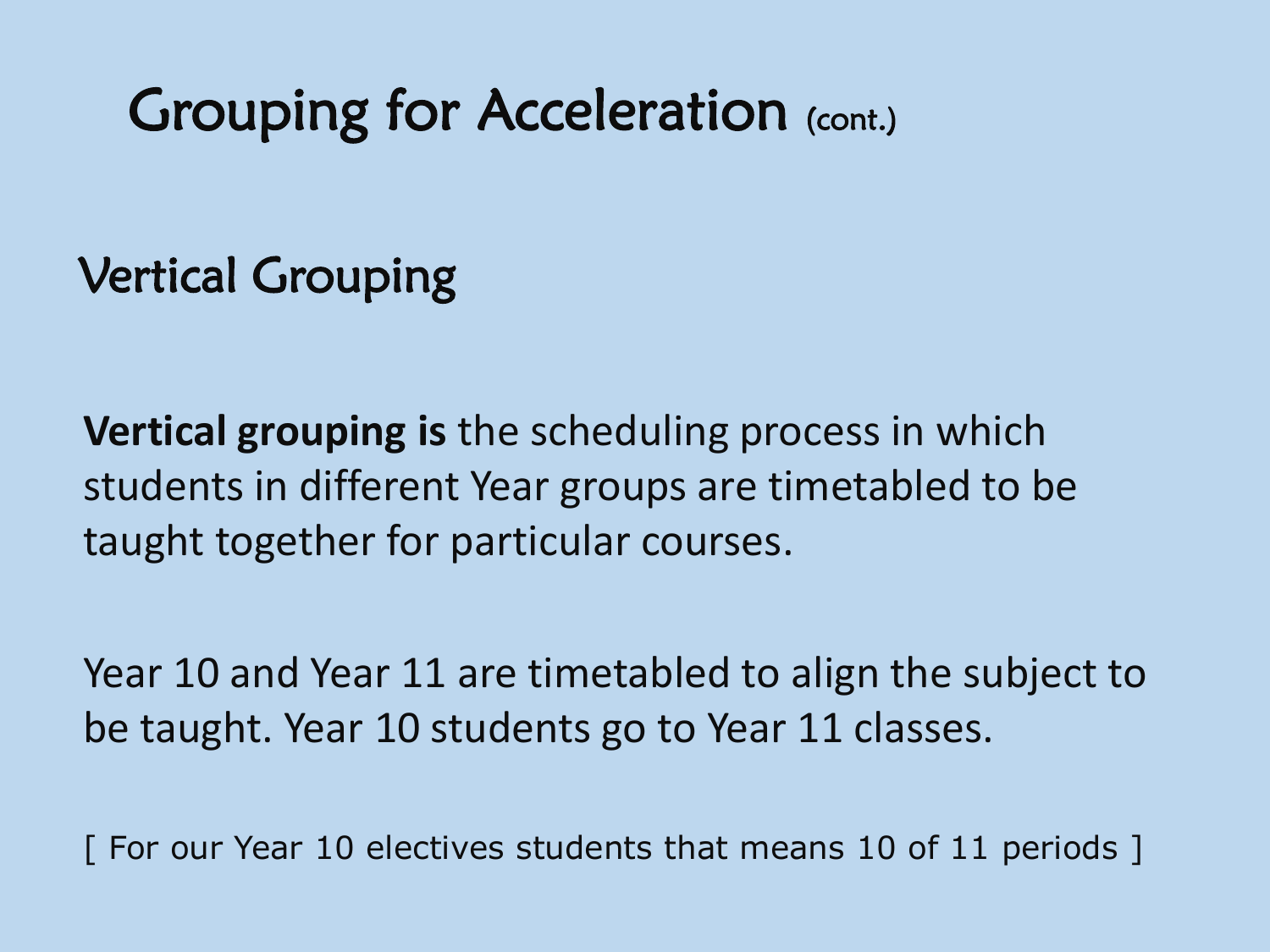## Grouping for Acceleration (cont.)

## Whole Class Grouping

The most effective delivery method for subject acceleration is whole class grouping. All the chosen students can be exposed to the same complexity of material at the same time and at the same pace.

This is the preferred mode at High.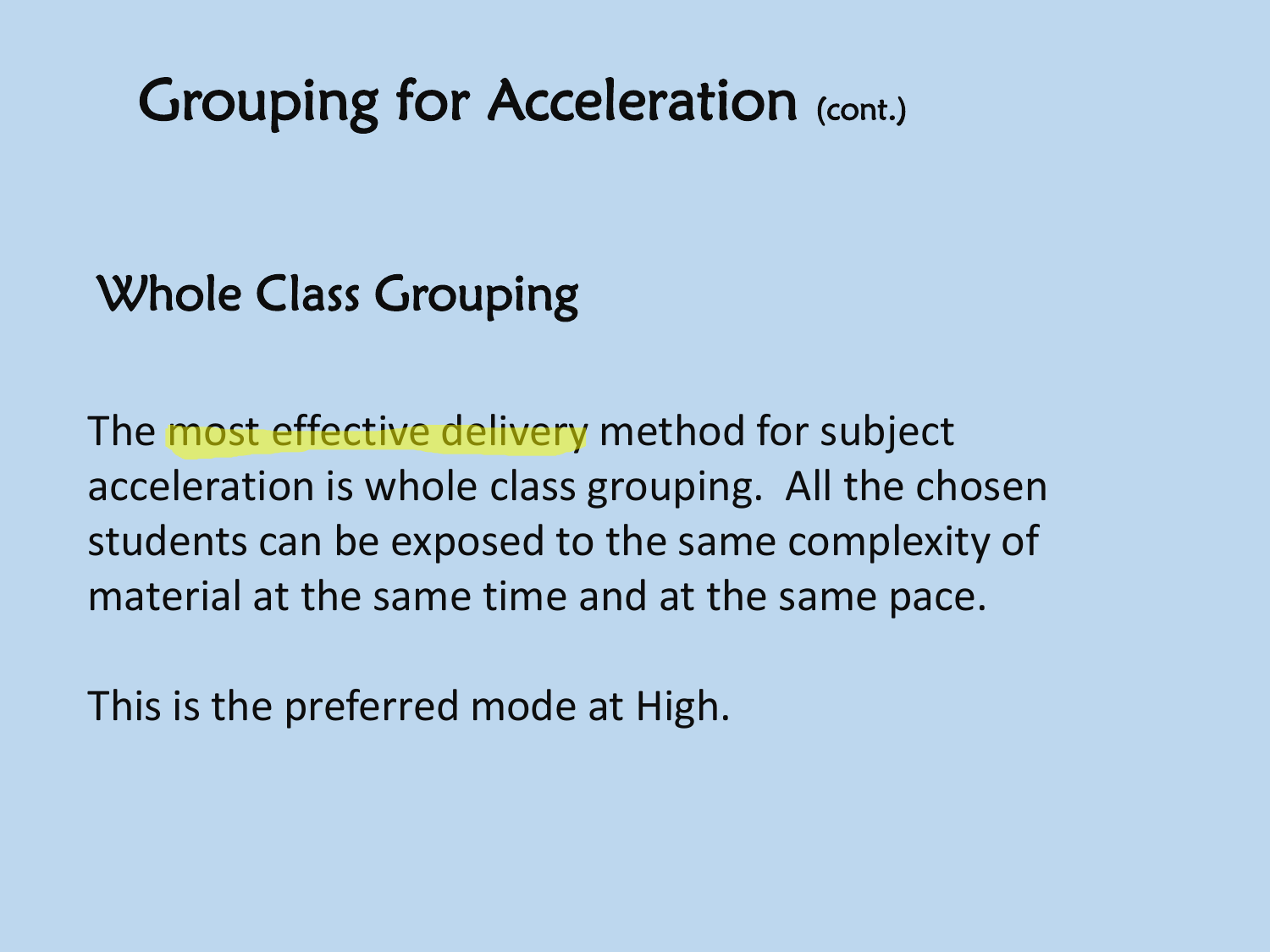# Grouping for Acceleration (cont.)

## Multiple Class Acceleration

At High we have multiple class acceleration in mathematics in Year 11.

Several classes of students are exposed to all of the stage 6 Mathematics 2-unit course and if judged to be of an acceptable standard, up to 80 may be allowed to sit the Higher School Certificate at that level in term 4, Year 11.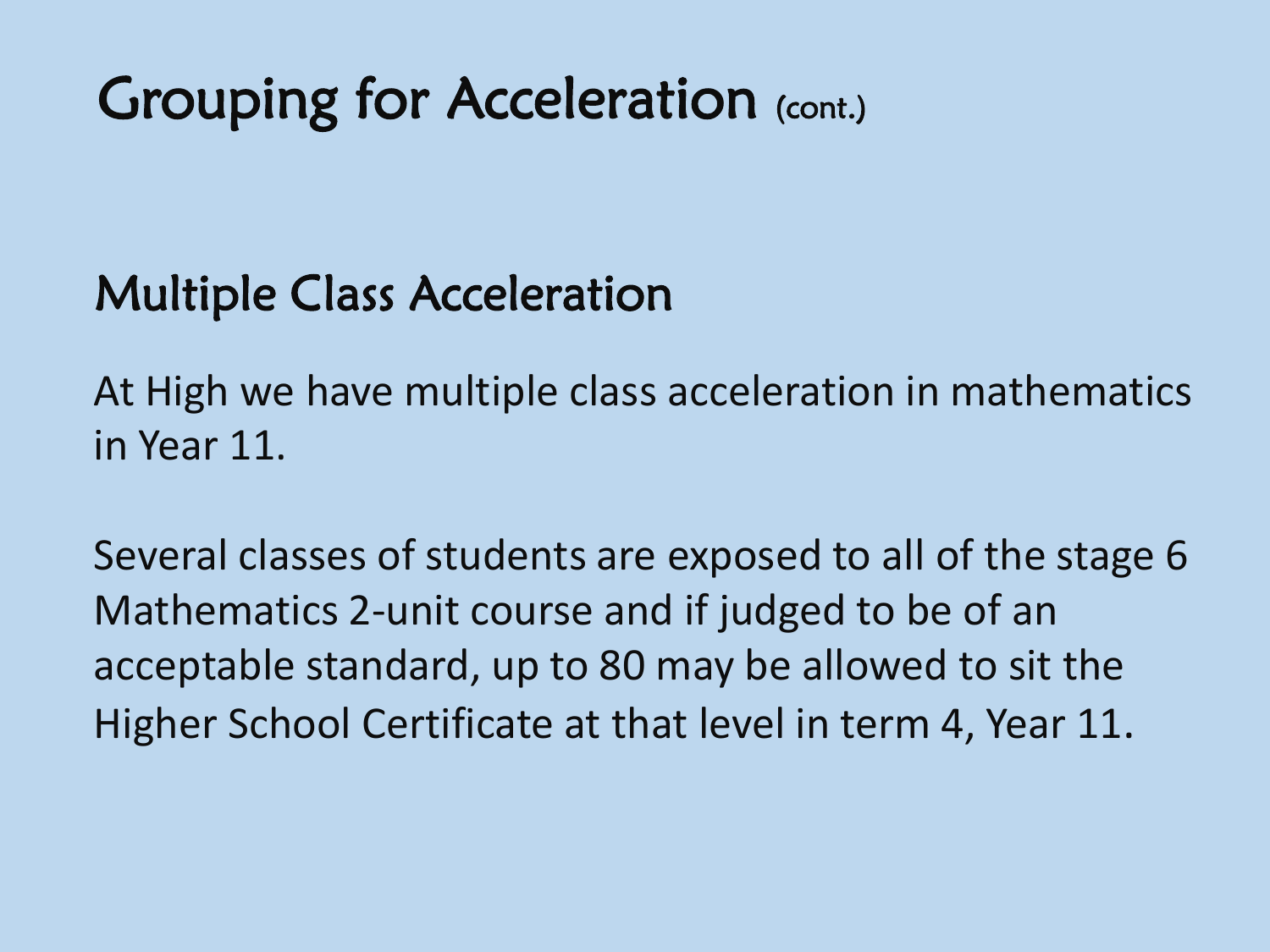## Support For Parents With Accelerating Students

## [Go to](http://www.sydneyboyshigh.com/curriculum/subject-acceleration)

<http://www.sydneyboyshigh.com/curriculum/subject-acceleration>

and

[www.education.nsw.gov.au/teaching-and-learning/high-potential](http://www.education.nsw.gov.au/teaching-and-learning/high-potential-and-gifted-education/supporting-parents-and-carers)and-gifted-education/supporting-parents-and-carers

for further information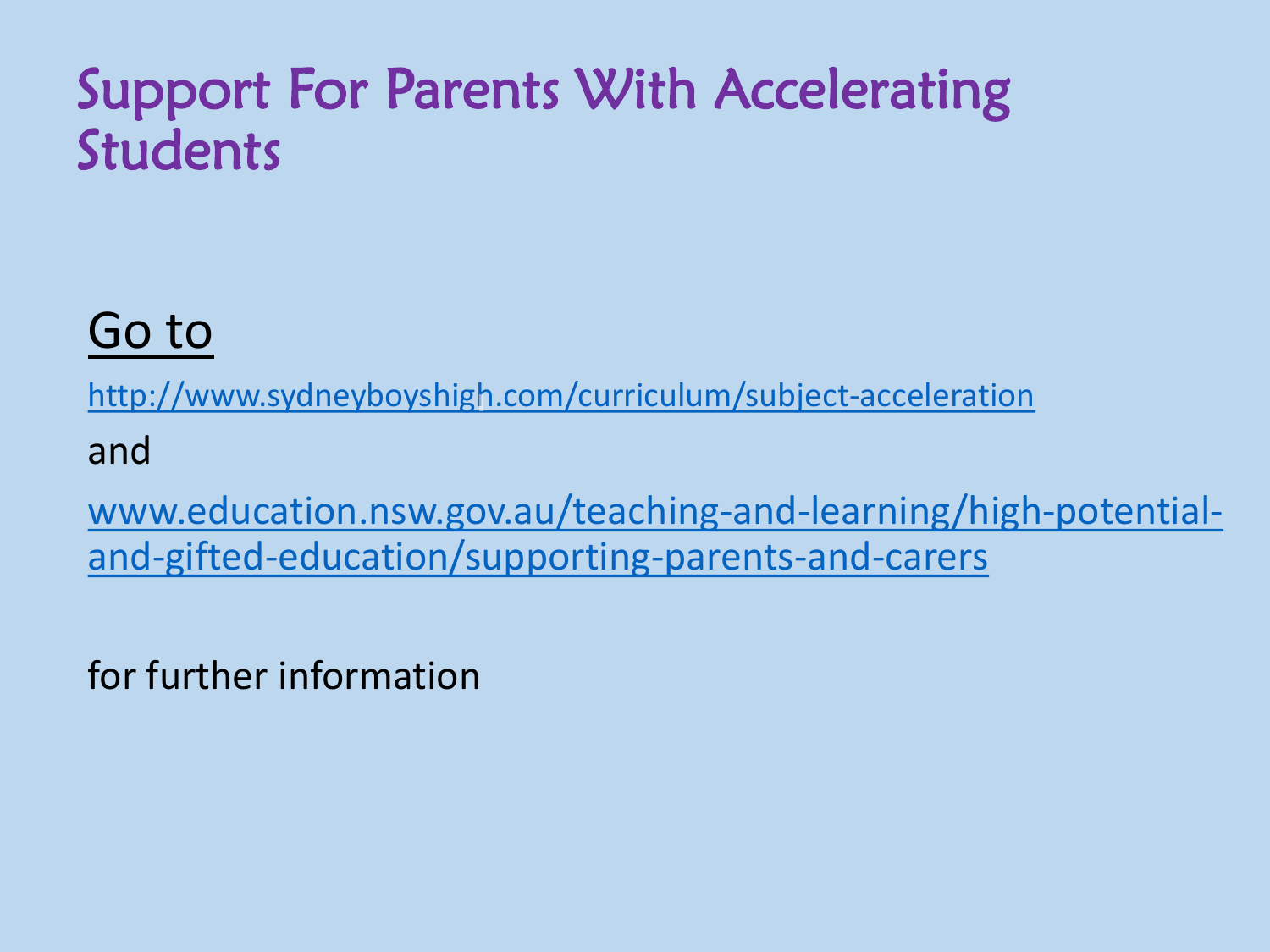# Acceleration Assumption

- *Assumption*: Students are capable of understanding concepts and acquiring skills faster than their age peers for whom the comprehensive curriculum was designed.
- *Limitation*: The degree of intervention in stages 5 and 6 is limited because of instructional time reduction.

Eg There are normally 22 x 60 minute periods per cycle assigned for 2 unit courses over two years. Year 10 electives have only 10 periods. As a result, accelerants have only 21 periods per cycle over two years.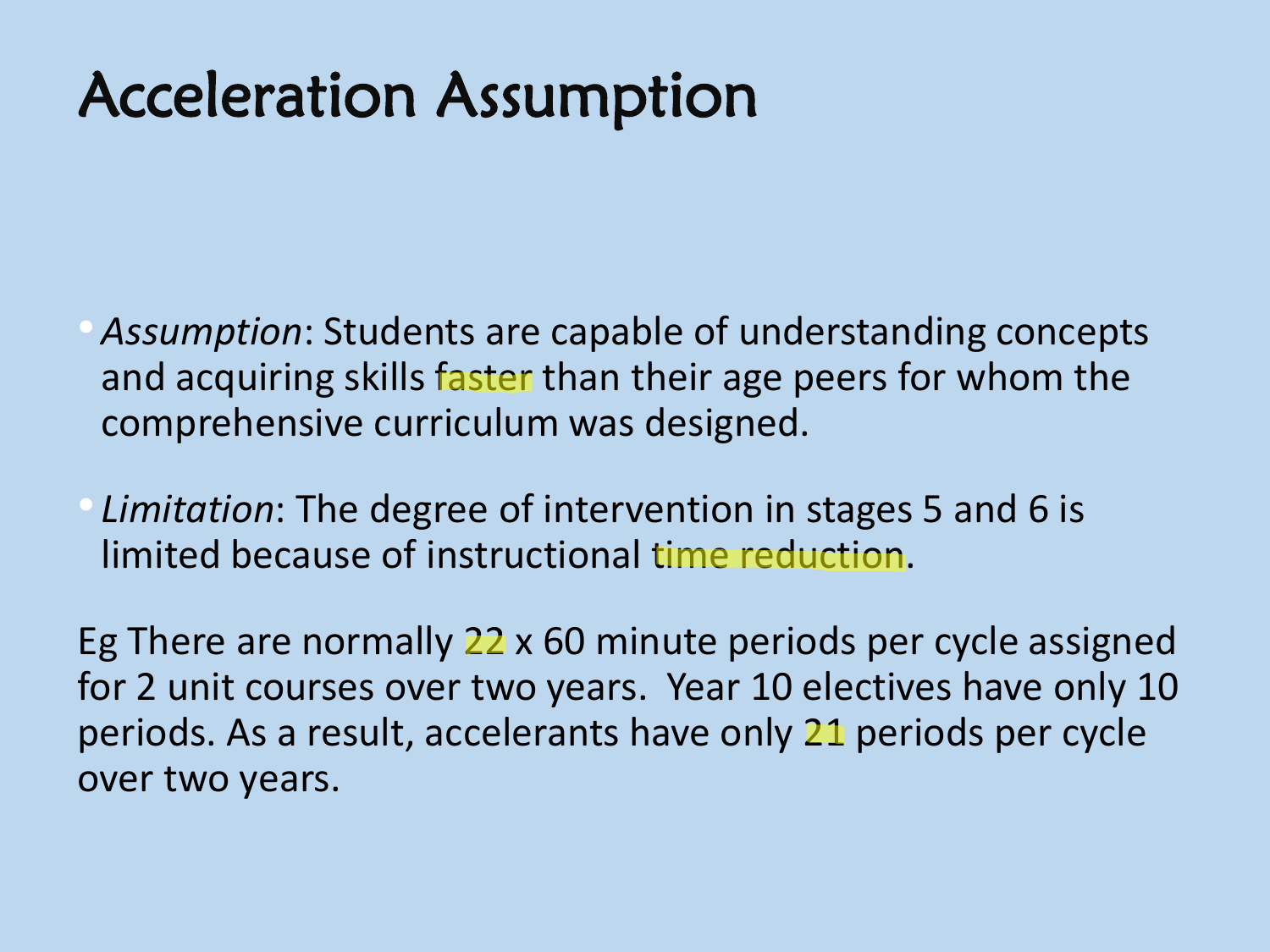## Selecting Students for Acceleration

•Has the student demonstrated a comprehensive achievement well in advance of the enrolment cohort when performance is assessed against the outcomes of the current curriculum stage?

•What level of achievement of the outcomes of the next curriculum stage is the student already demonstrating?

Policy and Implementation Strategies for the Education of Gifted and Talented Students 2004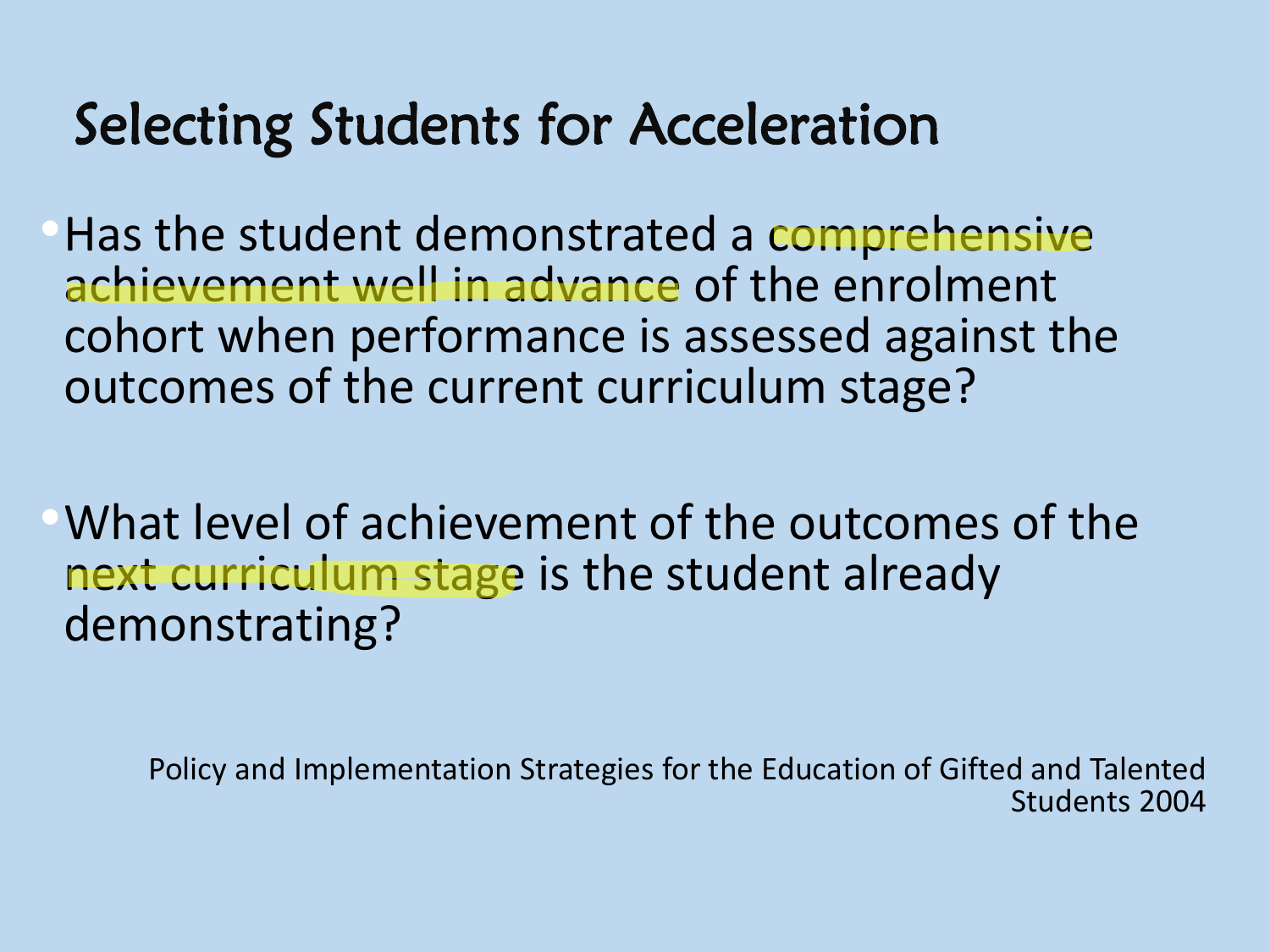# SUBJECT ACCELERATION **POLICY** SBHS

sydneyboyshigh.com/curriculum/subject acceleration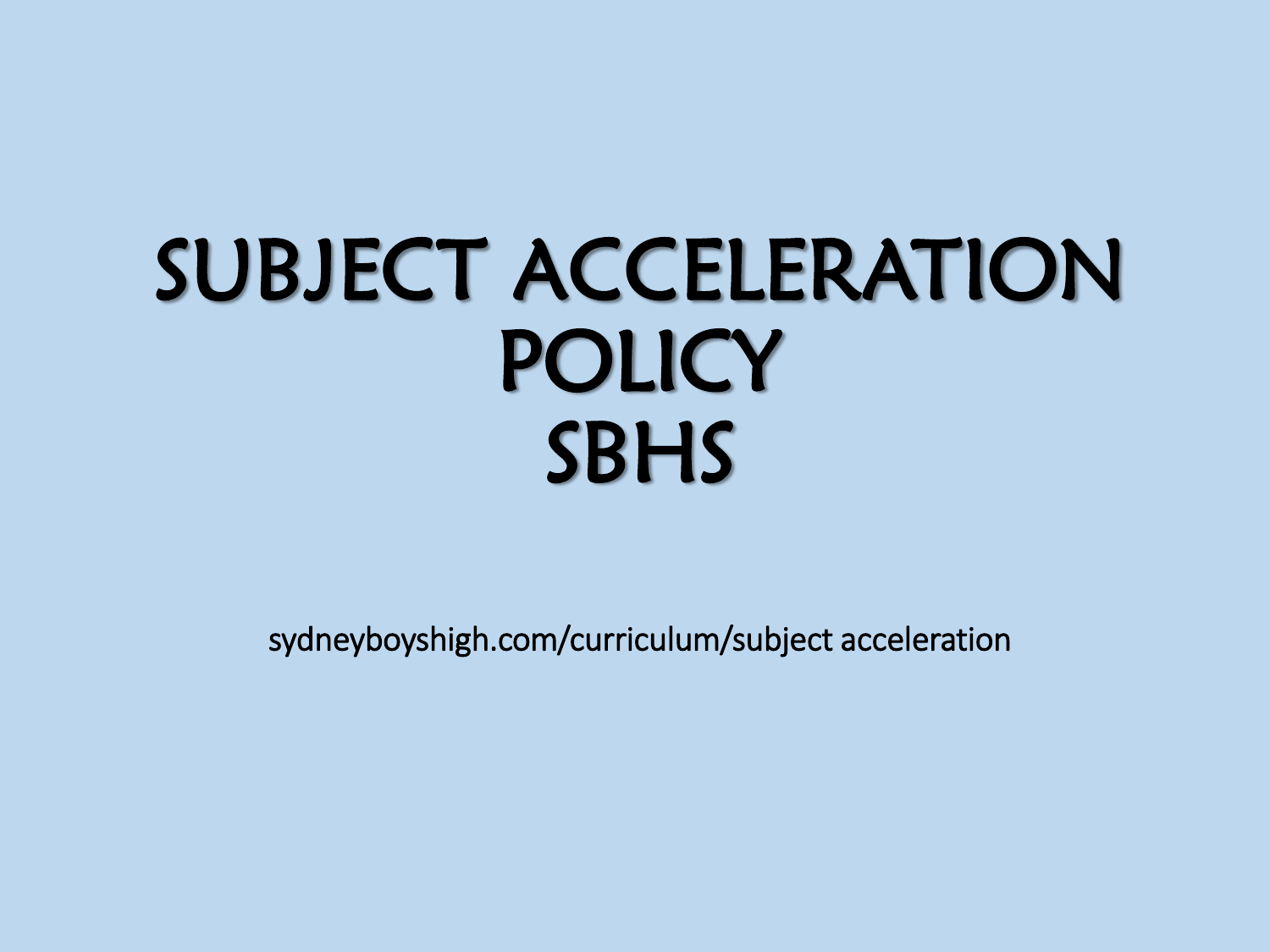# Selecting Students for Acceleration (cont.)

**E**motional maturity

C<sub>apacity</sub> C<sub>apacity</sub> C<sub>apacity</sub> C<sub>apacity</sub> C<sub>apac</sub>ity C<sub>apac</sub>ity C<sub>apac</sub>ity C<sub>apac</sub>ity C<sub>apac</sub>ity C<sub>apac</sub>ity C<sub>apac</sub>ity

 $A$ ttainment  $A$ utonomy as a student

 $\mathsf{S}_{\text{ocial readings}}$   $\mathsf{P}_{\text{atten of future study}}$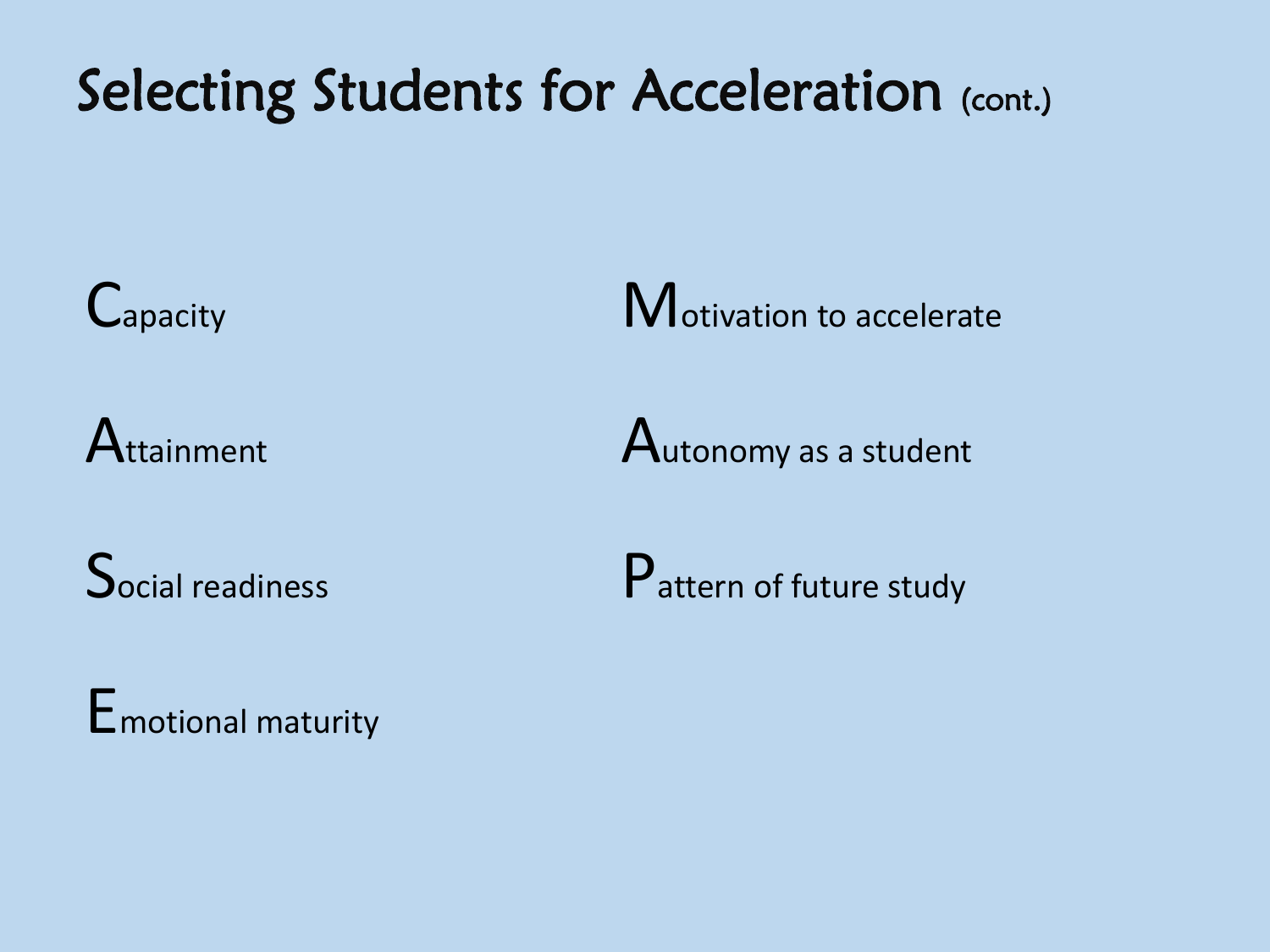# Positives of Acceleration

- Saving time in Year 12 after completing a 2-unit course
- Increased challenge for Year 10 boys
- Having an opportunity to sit for a subject a student might not otherwise have attempted at HSC level
- Being able to focus on a subject involving a major work
- Ability to access an Extension Course not otherwise attempted
- Experiencing the HSC climate when attempting only one subject
- Understanding how much effort is required to achieve the result desired at HSC level
- Beat the 4 subject rule  $[4$  maths  $+$  4 English $+$  2 unit X in Year 12]
- Have more units available when calculating ATAR
- Gaining greater confidence in Stage 6 cognitive challenge
- Having a safety net in case subject acceleration doesn't work out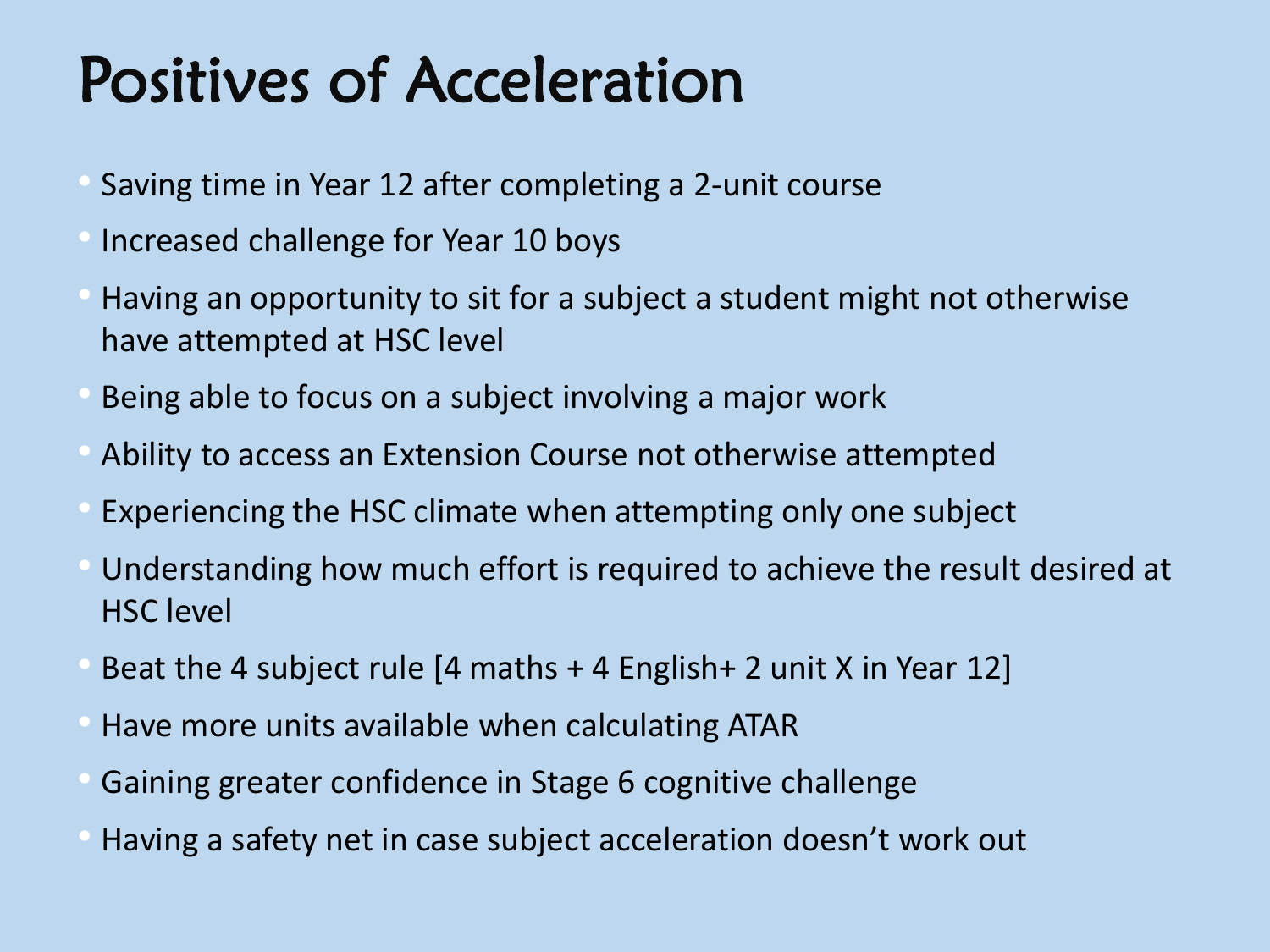# Negatives of Acceleration

- Concerns that accelerant performance might be stronger one year later with more maturity.
- Not enough class time over the two years makes more independent learning necessary.
- Anxiety about personal capacity to succeed at acceleration raises personal stress levels.
- Time management, school communication and self organisation issues have to be addressed constantly.
- •Gauging the appropriate effort required for HSC Band 6 performance in a non-high stakes year is a challenge.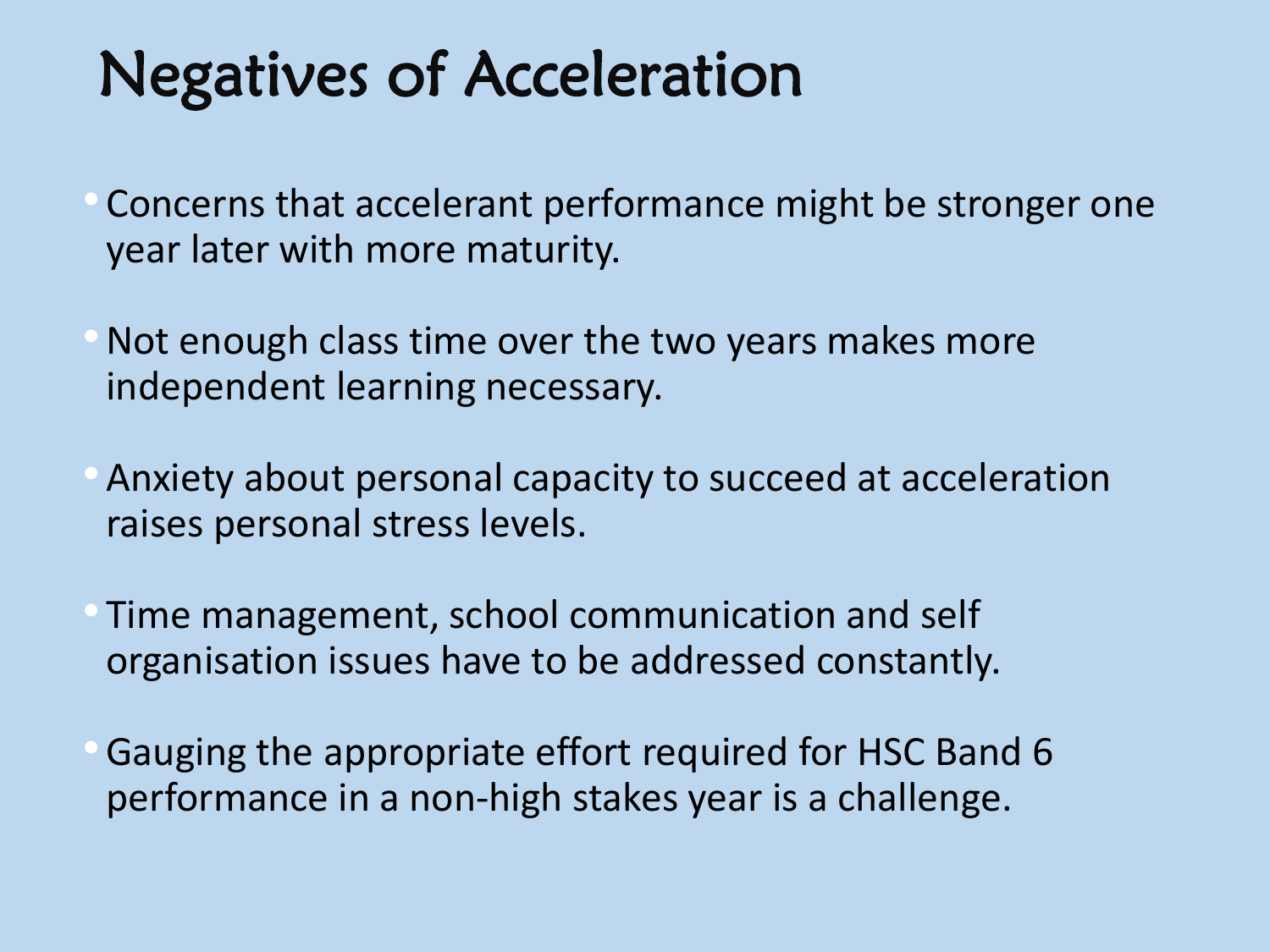# Negatives of Acceleration (cont.)

- Internal communication between cohorts regarding scheduling, assessment tasks and examinations is not always error free.
- Curriculum delivery time is reduced to 21 x 60 minute periods per cycle over the two years v usual 22 x 60.
- •Identification and selection procedures are department based and cannot always predict success in a new course or discipline.
- •Having a safety net can be a de-motivator if a student believes a second attempt is available.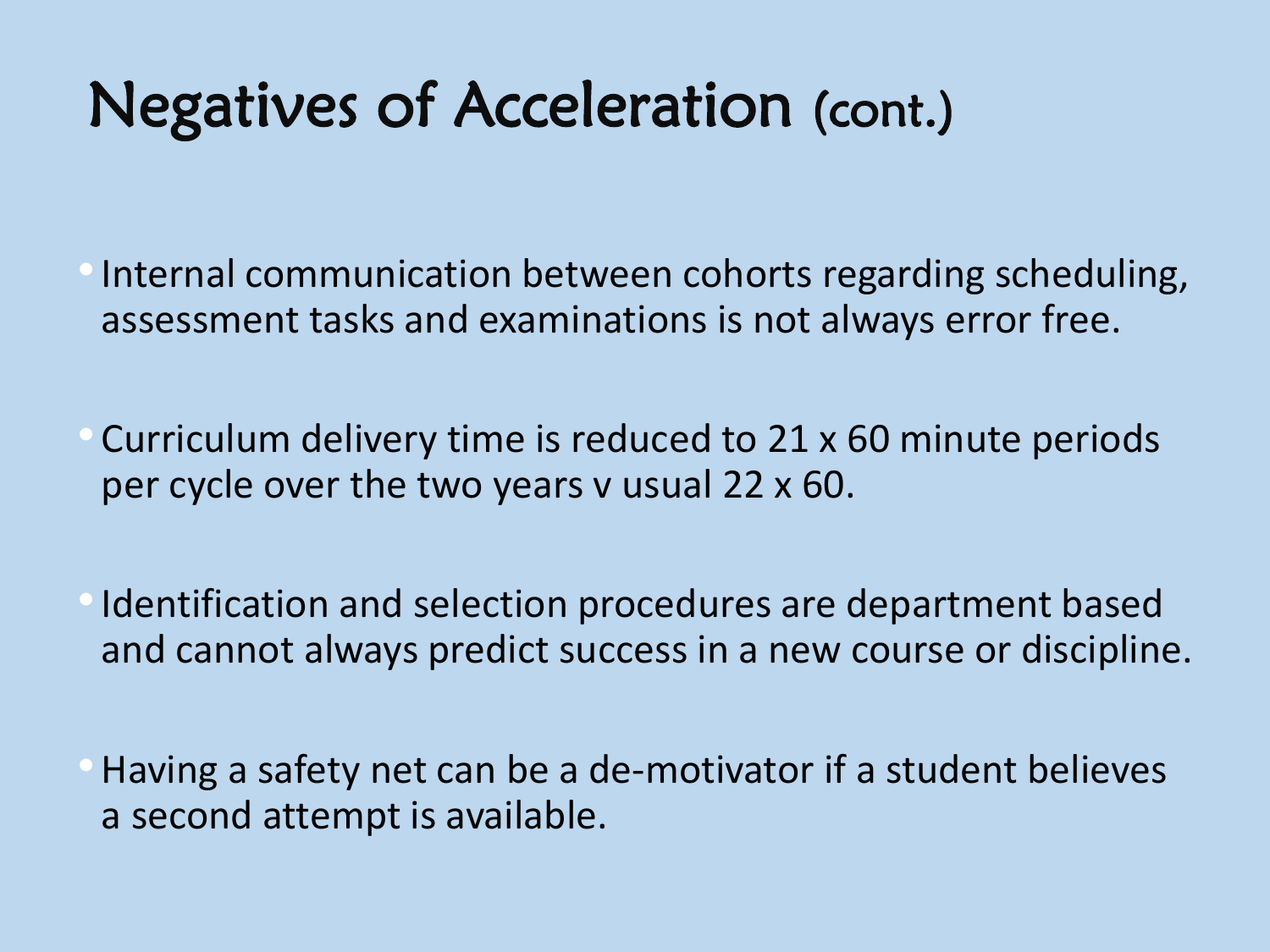# Recent Subject Acceleration Results Modern History

## Whole Class

|      | Number of<br><b>Students</b> | <b>HSC Mean</b>        | <b>Standard Deviation</b> |
|------|------------------------------|------------------------|---------------------------|
| 2015 | 17                           | $\bar{X} = 90.82$      | $\sigma = 2.65$           |
| 2016 | 24                           | $\overline{X}$ = 88.05 | $\sigma = 3.49$           |
| 2017 | 15                           | $\bar{X} = 89.20$      | $\sigma = 2.29$           |
| 2018 | 10                           | $\bar{X} = 89.08$      | $\sigma = 4.44$           |
| 2019 | 18                           | $\bar{X} = 89.44$      | $\sigma = 4.92$           |
| 2020 | 13                           | $\bar{X} = 88.69$      | $\sigma = 3.75$           |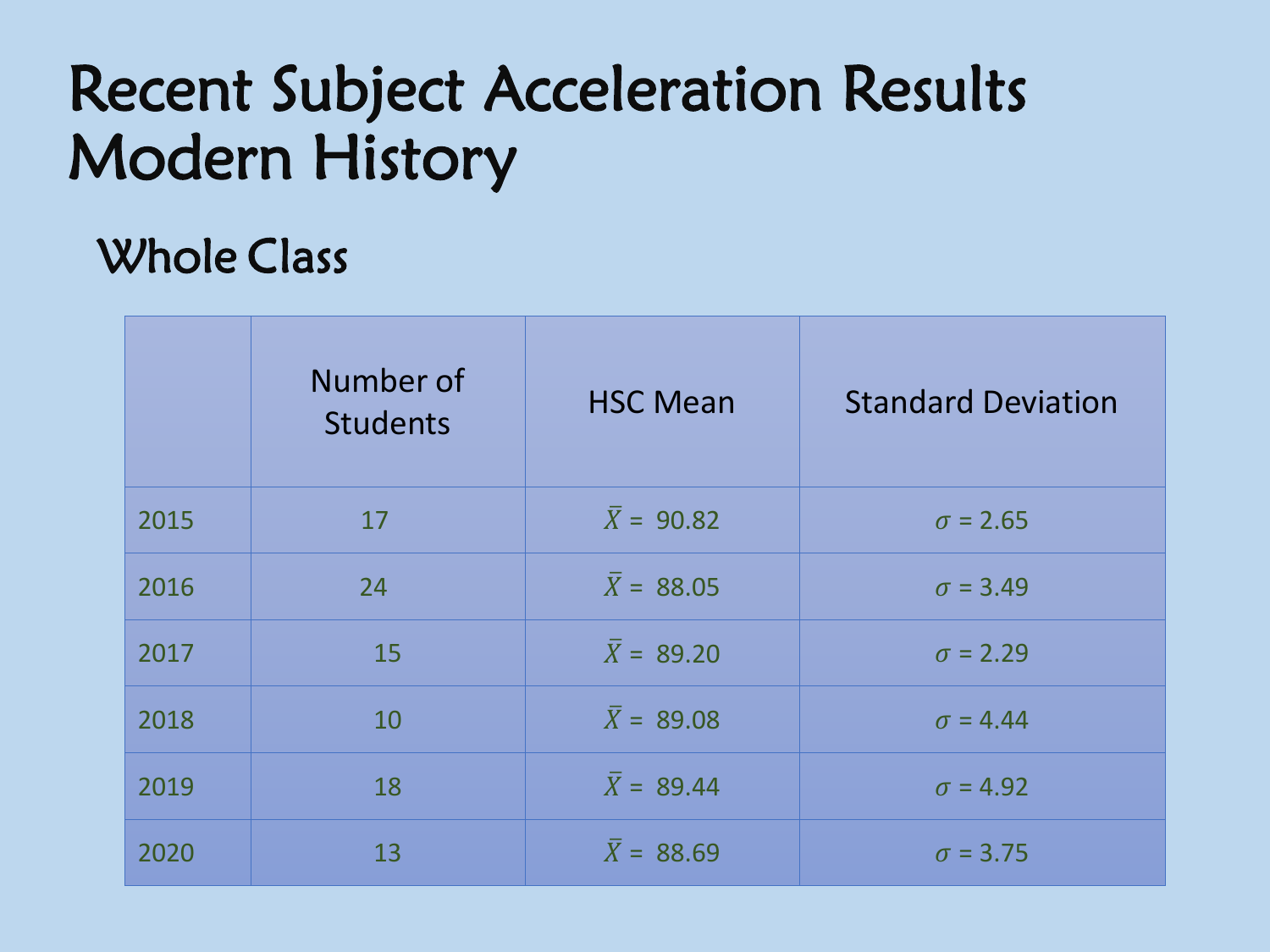# Recent Subject Acceleration Results Business Studies

### Whole Class

|      | Number of<br><b>Students</b> | <b>HSC Mean</b>        | <b>Standard Deviation</b> |
|------|------------------------------|------------------------|---------------------------|
| 2015 | 15                           | $\bar{X}$ = 93.20      | $\sigma = 2.57$           |
| 2016 | 13                           | $\bar{X}$ = 90.46      | $\sigma = 3.13$           |
| 2017 | 21                           | $\bar{X}$ = 91.52      | $\sigma = 2.68$           |
| 2018 | 16                           | $\bar{X}$ = 90.25      | $\sigma = 2.04$           |
| 2019 | 20                           | $\overline{X}$ = 89.35 | $\sigma = 3.57$           |
| 2020 | 20                           | $\bar{X} = 91.00$      | $\sigma = 3.75$           |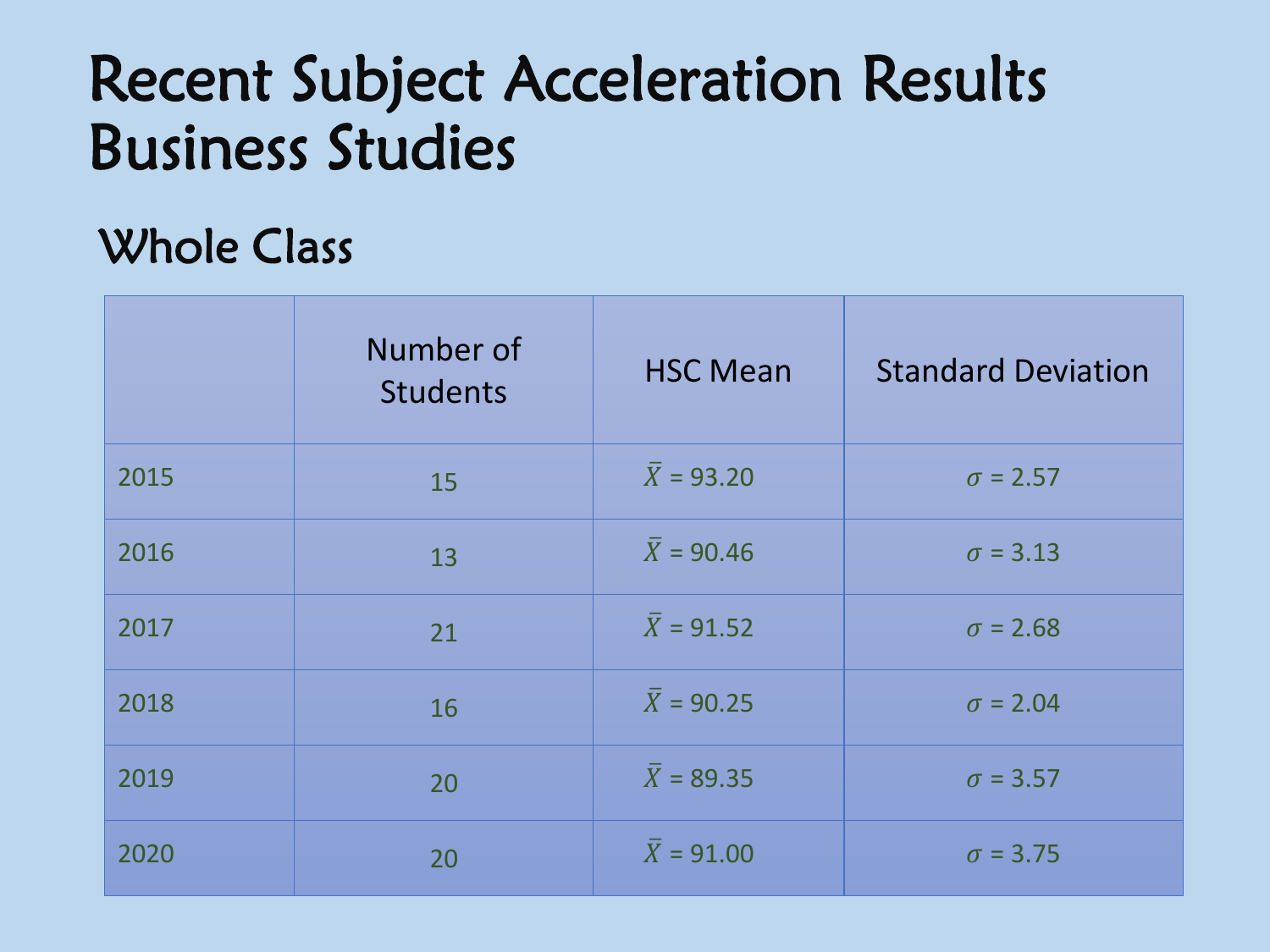# Recent Subject Acceleration Results – Music 2

### Whole Class

|      | Number of<br><b>Students</b> | <b>HSC Mean</b>        | Standard<br><b>Deviation</b> |
|------|------------------------------|------------------------|------------------------------|
| 2015 | 16                           | $\bar{X}$ = 89.56      | $\sigma = 3.31$              |
| 2016 | 5                            | $\overline{X}$ = 92.4  | $\sigma = 1.52$              |
| 2017 | $\overline{3}$               | $\bar{X}$ = 93.67      | $\sigma = 1.89$              |
| 2018 | 5                            | $\bar{X}$ = 94.00      | $\sigma$ =2.38               |
| 2019 | 9                            | $\overline{X}$ = 94.44 | $\sigma = 3.46$              |
| 2020 | 10                           | $\overline{X}$ = 94.30 | $\sigma = 2.24$              |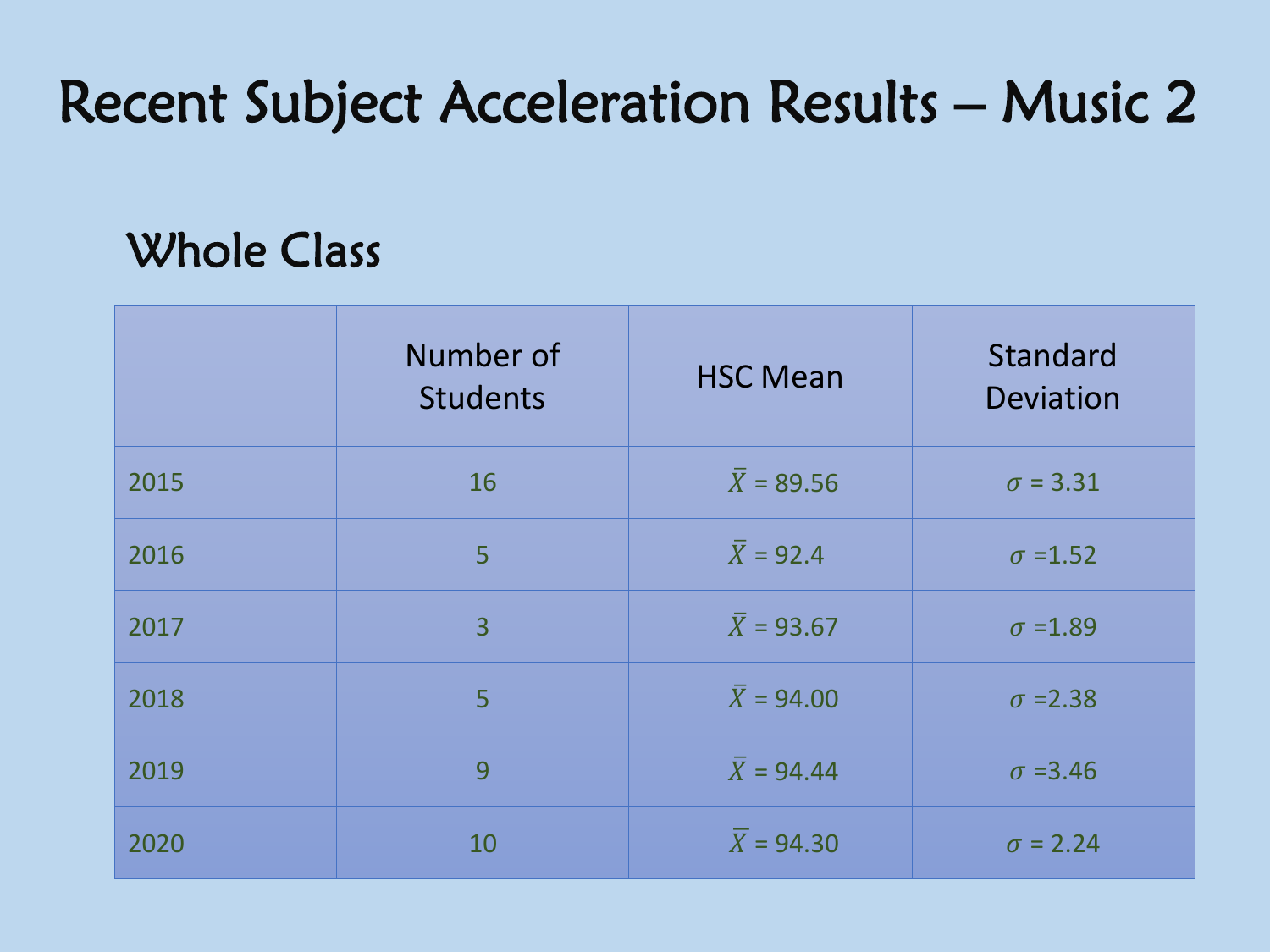### Recent Subject Acceleration Results **Geography** Vertical Grouping

|      | Number of<br><b>Students</b> | Mean                   | Standard<br>Deviation |
|------|------------------------------|------------------------|-----------------------|
| 2015 | $\overline{3}$               | $\bar{X} = 87.66$      | $\sigma = 2.08$       |
| 2016 | 6                            | $\bar{X}$ = 90.67      | $\sigma = 1.52$       |
| 2017 | 5                            | $\overline{X}$ = 91.40 | $\sigma = 2.15$       |
| 2018 | 3                            | $\bar{X} = 91.00$      | $\sigma = 0.0$        |
| 2019 | 2 <sup>1</sup>               | $\overline{X}$ = 89.44 | $\sigma = 0.70$       |
| 2020 | 6                            | $\bar{X} = 91.17$      | $\sigma = 1.07$       |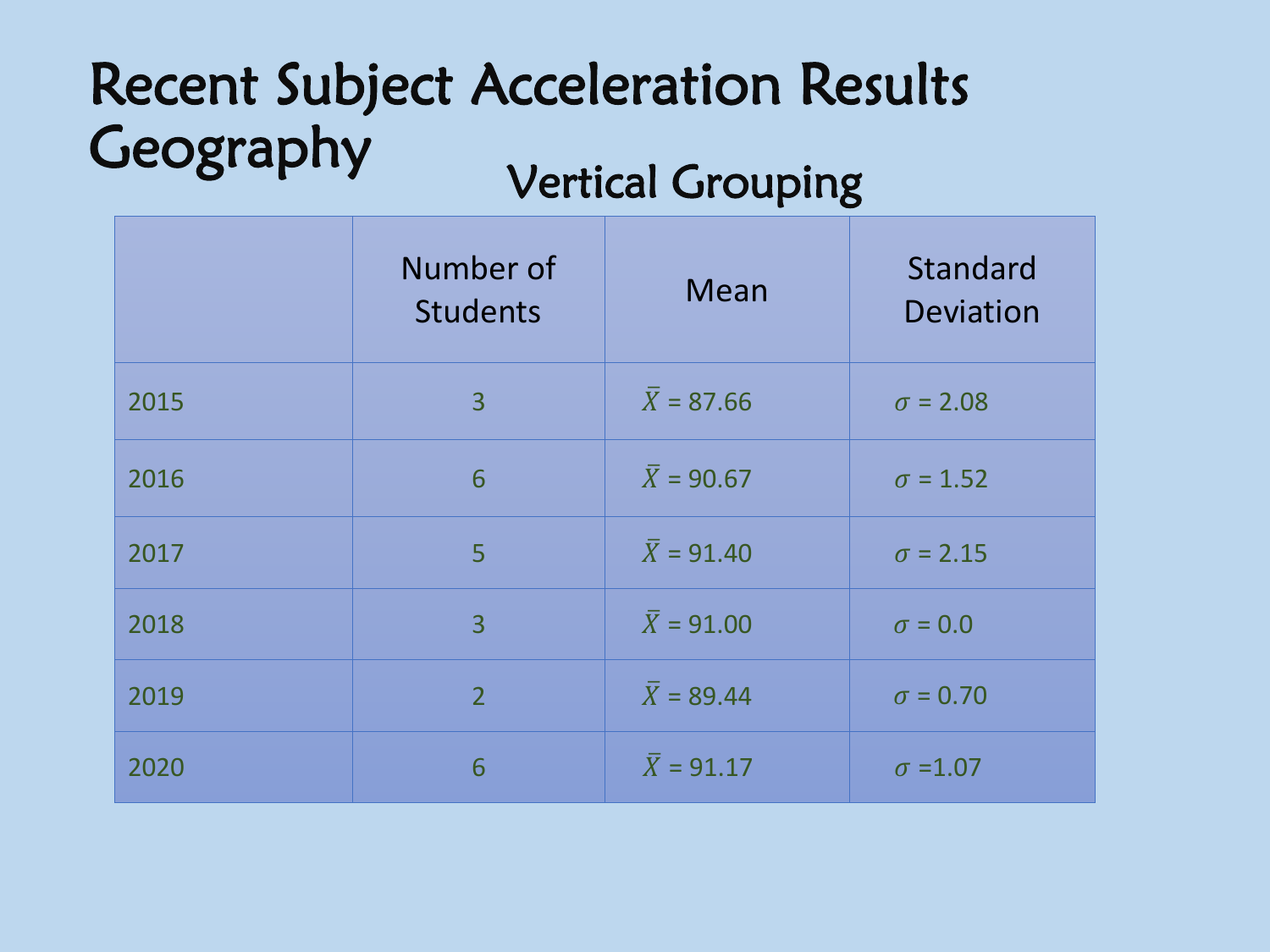## Subject Acceleration Results – Design & Technology: small class

|      | <b>Number of Students</b> | Mean                   | <b>Standard Deviation</b> |
|------|---------------------------|------------------------|---------------------------|
| 2015 | $\overline{3}$            | $\bar{X} = 93.66$      | $\sigma = 0.57$           |
| 2016 | 3                         | $\bar{X}$ = 93.33      | $\sigma = 0.47$           |
| 2018 | $\overline{2}$            | $\bar{X}$ = 90.00      | $\sigma = 0$              |
| 2019 | $\overline{3}$            | $\overline{X}$ = 93.33 | $\sigma = 0$              |
| 2020 | $\overline{1}$            | $\overline{X}$ =96     | $\sigma = 0$              |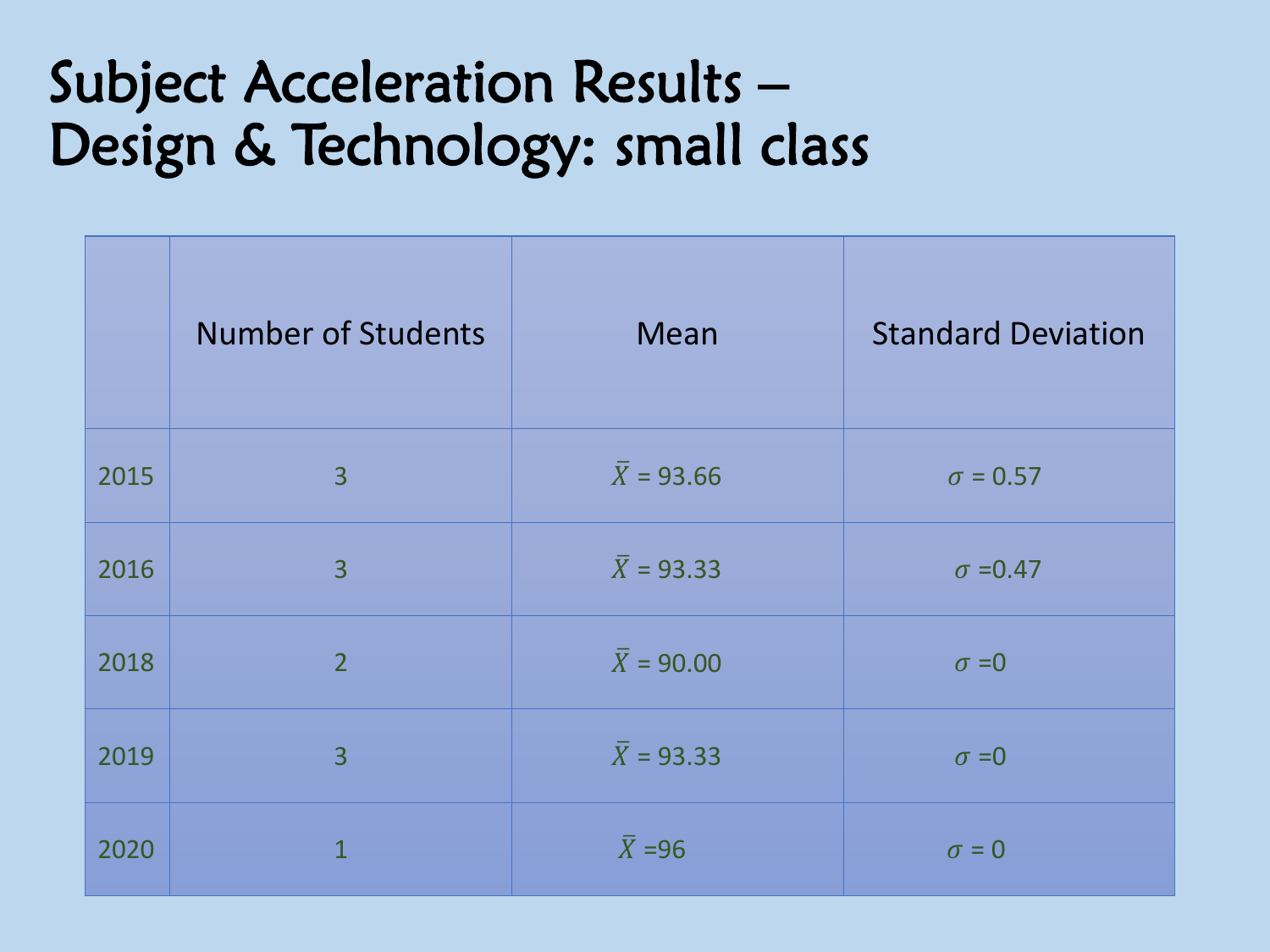## Subject Acceleration Results Visual Arts Within Class/ Mentored

|      | Number of<br><b>Students</b> | <b>Mean</b>      | Standard<br><b>Deviation</b> |
|------|------------------------------|------------------|------------------------------|
| 2007 | 4                            | $\bar{X} = 90.7$ | $\sigma = 2.82$              |
| 2015 | 3                            | $\bar{X} = 90.6$ | $\sigma$ = 7.50              |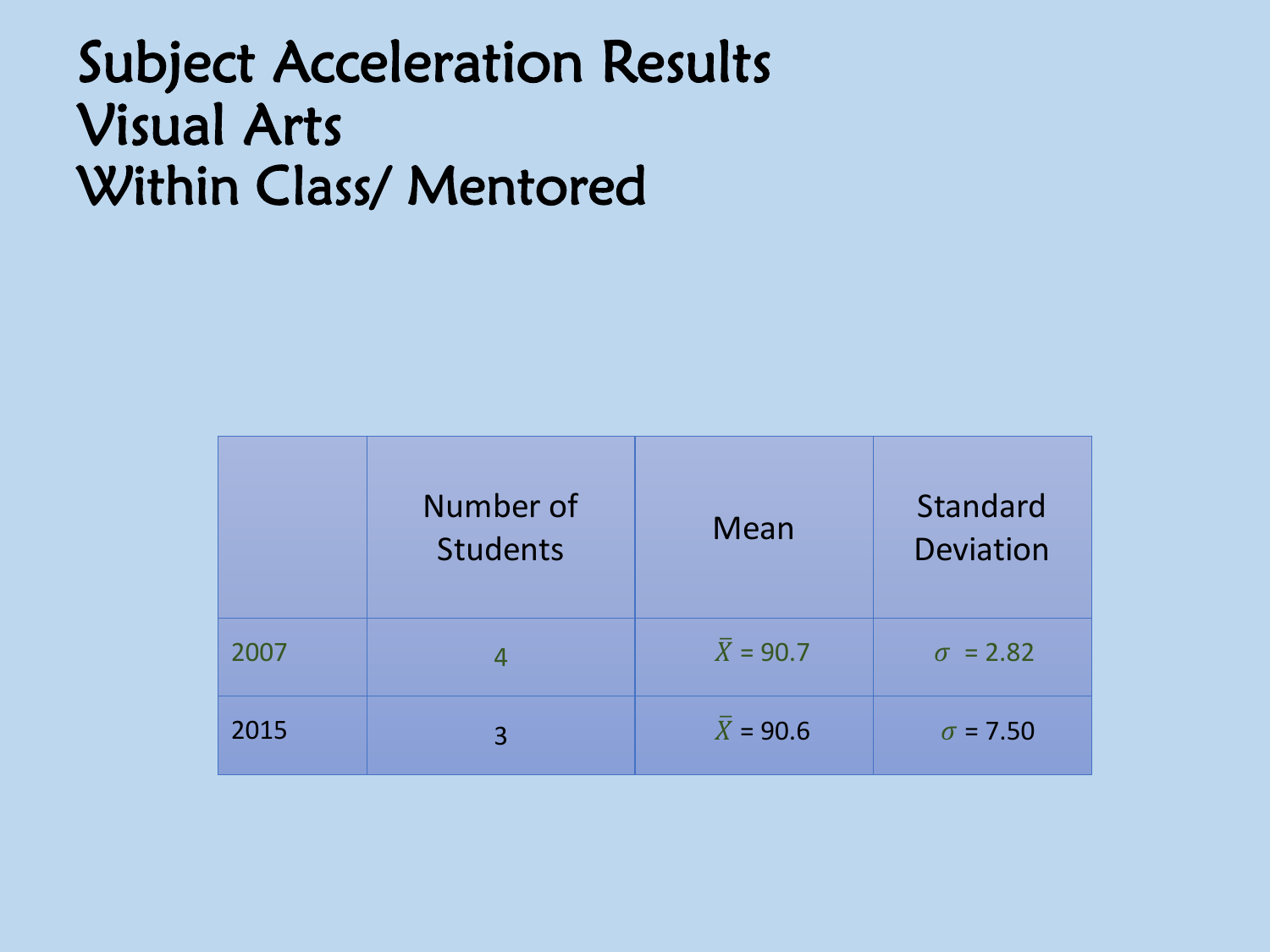### Subject Acceleration Results Within Class Grouping or Mentoring of One – Music 1

|      | Number of<br><b>Students</b> | <b>Mean</b>         | Standard<br><b>Deviation</b> |
|------|------------------------------|---------------------|------------------------------|
| 2010 | 3                            | $\bar{X} = 87.3$    | $\sigma = 3.09$              |
| 2012 | $\mathbf{1}$                 | $\overline{X}$ =82  | $\sigma = 0$                 |
| 2014 | $\mathbf 1$                  | $\overline{X}$ = 96 | $\sigma = 0$                 |
| 2015 | 1                            | $\overline{X}$ = 96 | $\sigma = 0$                 |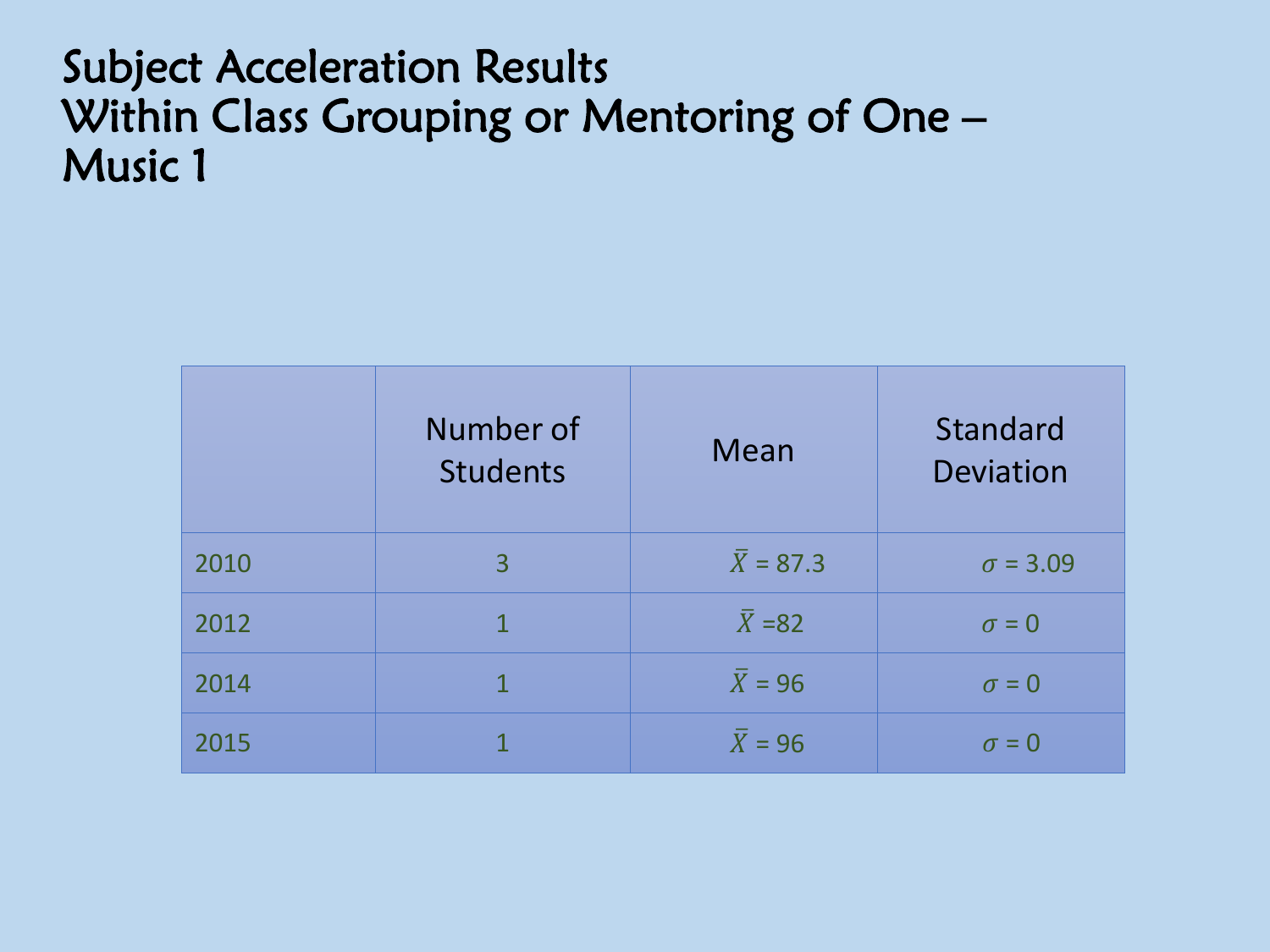## Science – Mentor Model (rare)

|      | Number of<br><b>Students</b> | <b>Mean</b> | Standard<br>Deviation |
|------|------------------------------|-------------|-----------------------|
| 2008 | 1- Chemistry                 | 86          | $\sigma = 0$          |
| 2016 | 1- physics                   | 94          | $\sigma = 0$          |
| 2017 | 1-Chemistry                  | 93          | $\sigma = 0$          |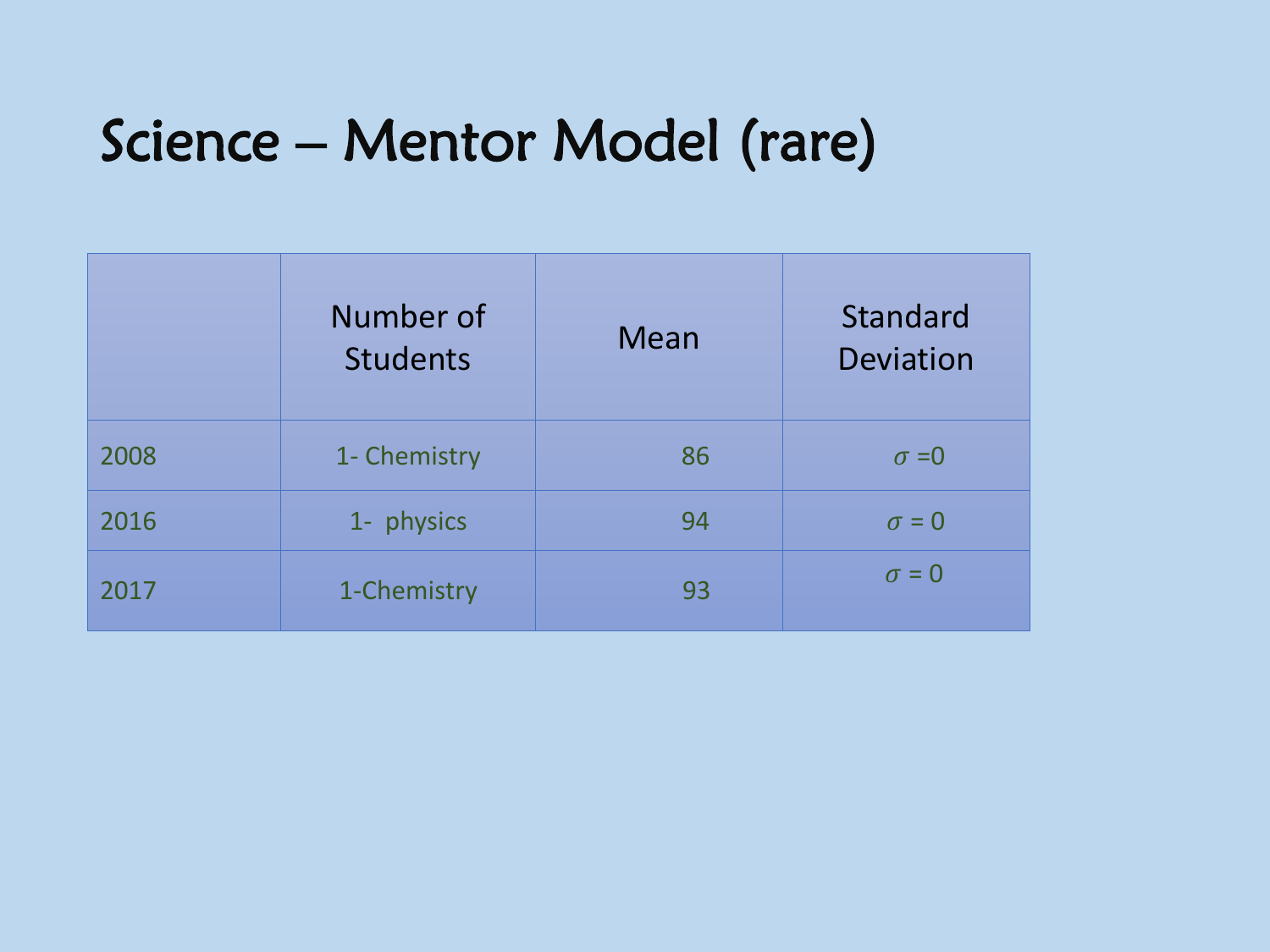# Recent Subject Acceleration Results Mathematics 2 Unit – Multiple Classes

|      | Number of<br><b>Students</b> | <b>Mean</b>           | Standard<br>Deviation |
|------|------------------------------|-----------------------|-----------------------|
| 2015 | 80                           | $\overline{X}$ = 95.8 | $\sigma = 2.7$        |
| 2016 | 78                           | $\overline{X}$ = 95.4 | $\sigma = 2.2$        |
| 2017 | 61                           | $\bar{X}$ = 96.5      | $\sigma$ = 2.2        |
| 2018 | 80                           | $\overline{X}$ = 95.4 | $\sigma$ = 2.3        |
| 2019 | 78                           | $\bar{X}$ = 95.1      | $\sigma$ = 2.5        |
| 2020 | 78                           | $\bar{X}$ = 95.3      | $\sigma$ = 2.2        |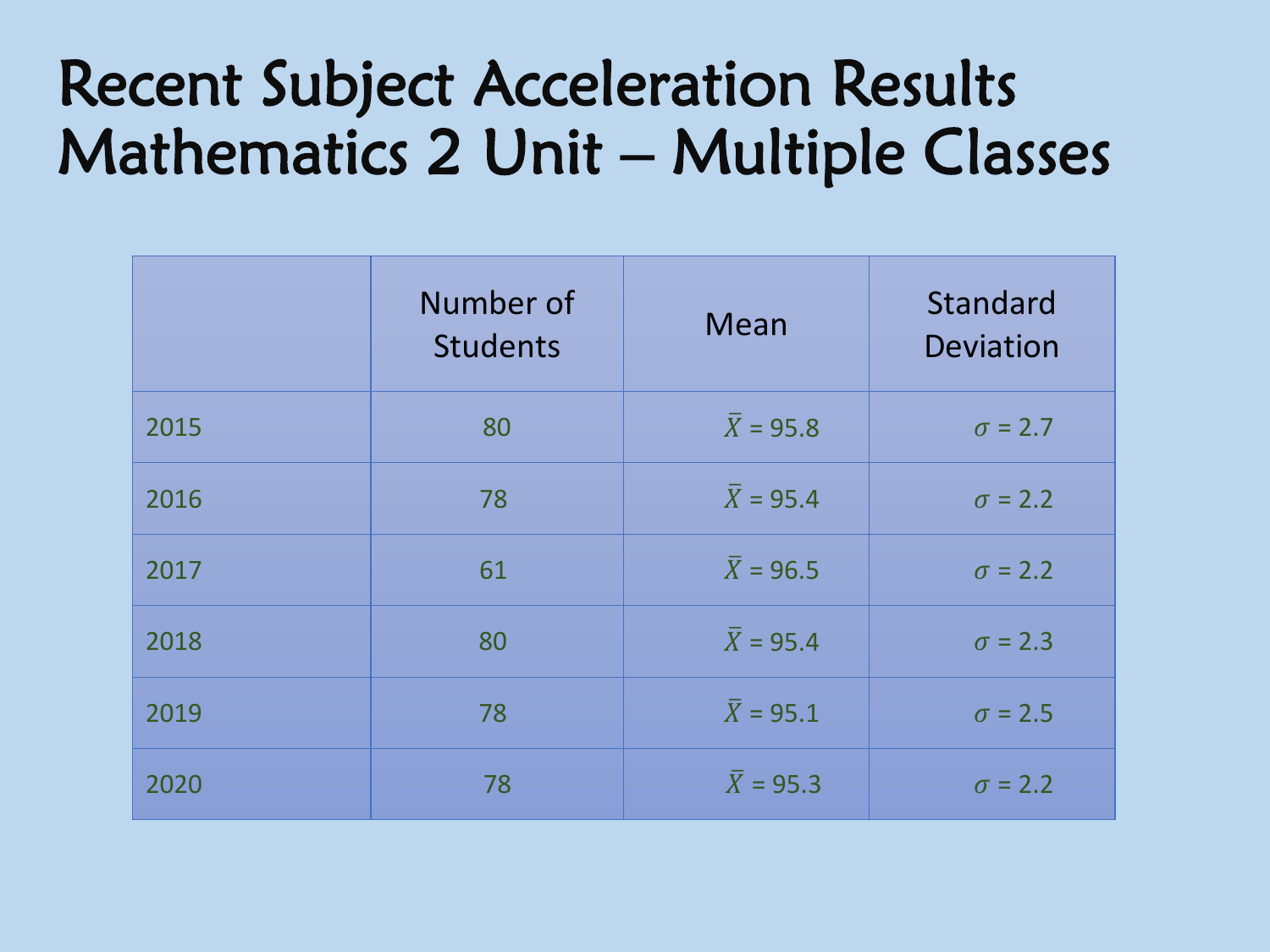# Seven Steps to Successful Subject Acceleration

- **Identification**
- **Selection**
- •Individual Learning Plans
- •Intervention Design
- Management/Monitoring
- **Evaluation**
- Analysis of results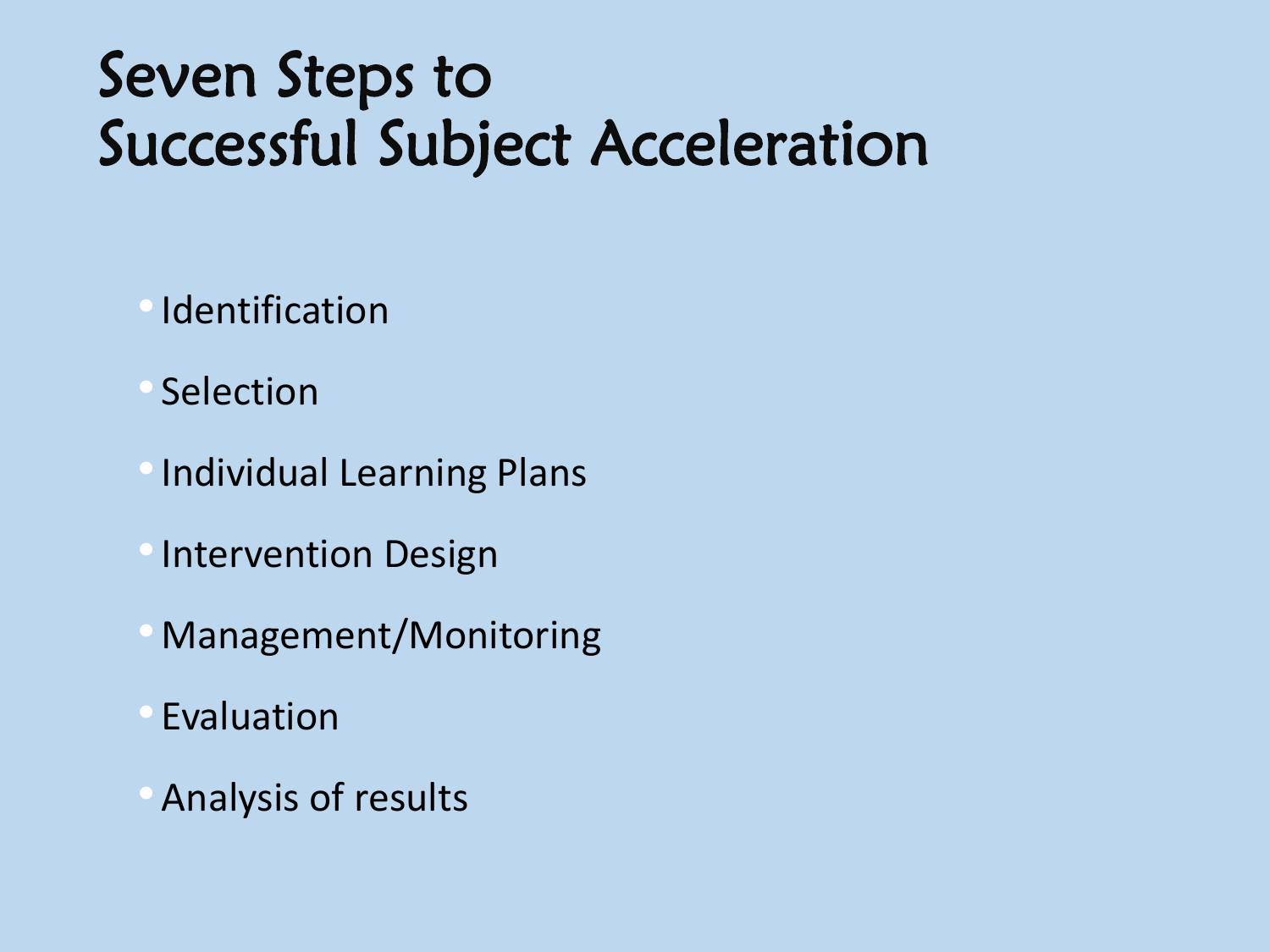#### **Identification**

- Students are informed of the criteria for subject acceleration: term 3 (year 8) & term 1 (Year 9).
- During semester 1 in Year 9 students with a high level of interest in Geography and /or Commerce are identified.
- A **High Distinction or Distinction** assessment in Year 9 Commerce or core Geography is required.
- A stage 4 history of high achievement in Geography is required.
- Year 9 academic performance at least at **credit level** standard in all other subject areas.
- Students complete an Expression of Interest form and submit it to the Head Teacher of Social Science.

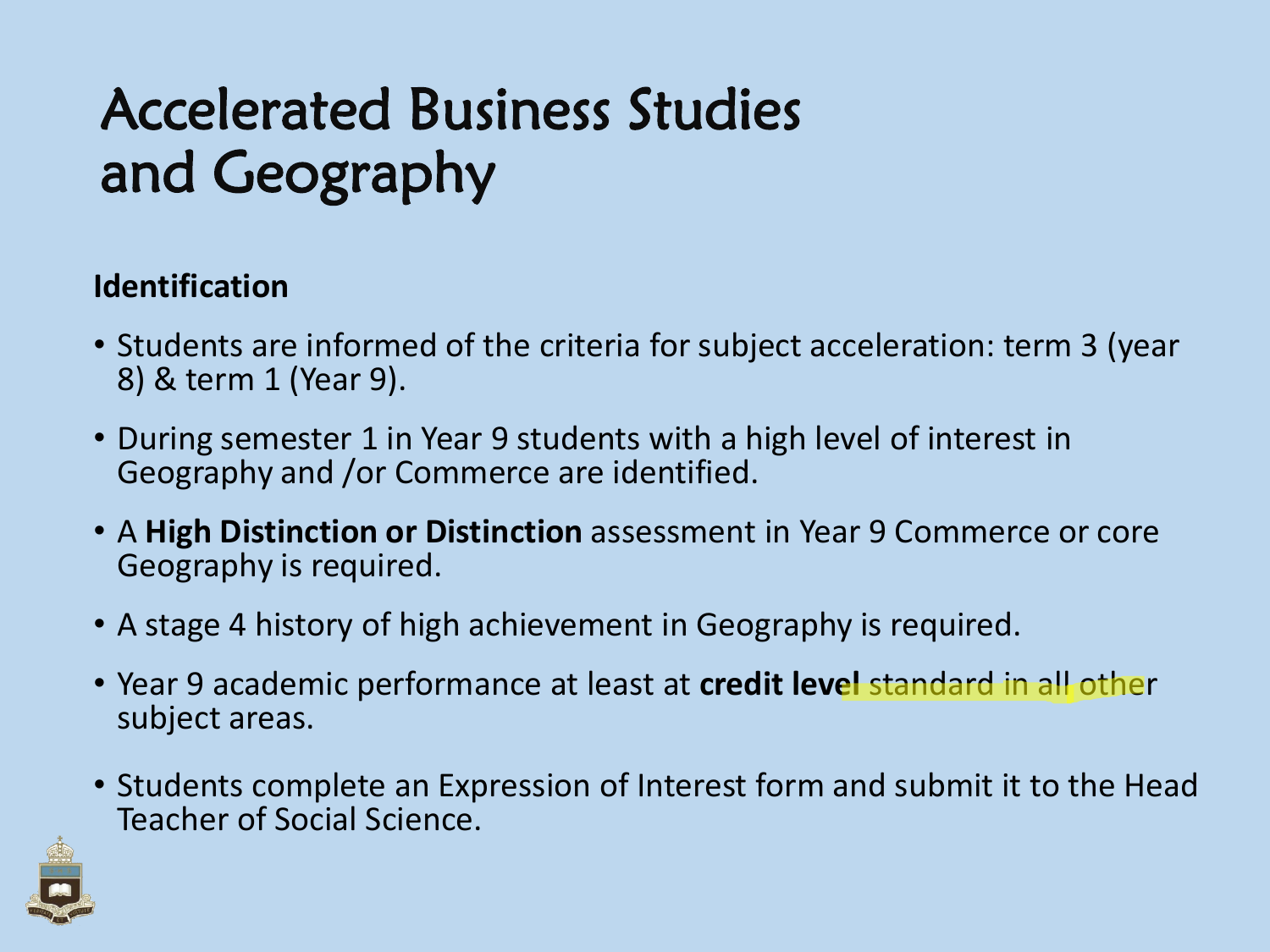#### **Selection**

- Students identified from the above criteria are interviewed by the Social Sciences Head Teacher about the 2 unit Business Studies or Geography course and subject acceleration.
- Students complete an application form for subject acceleration.
- Students' parents are contacted by the Social Science Head Teacher about the chosen 2- unit Business Studies or Geography course and subject acceleration.
- Parents are referred to the Board of Studies publication *Guidelines for Accelerated Progression* at [http://www.comprehensivepsychology.com.au/assets/pdf/accelerate](http://www.comprehensivepsychology.com.au/assets/pdf/accelerated_guide.pdf) d\_guide.pdf

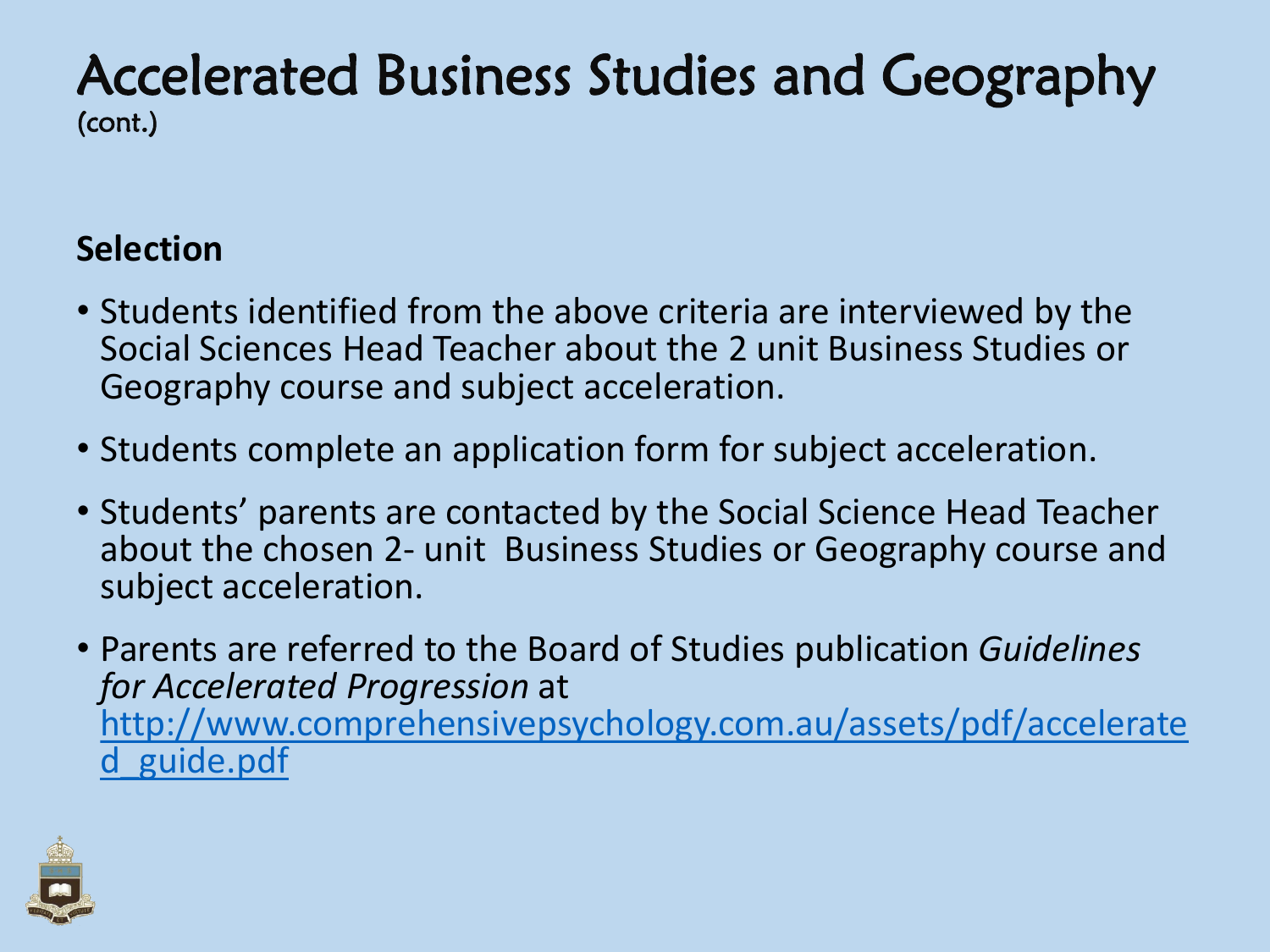### **Selection (cont.)**

- Parental permission form is completed, signed by parents and student, dated and filed with Social Science Head Teacher.
- The lodgement of a permission form implies a parental belief that their son is a motivated, independent learner and is capable and suitable for subject acceleration, in the context of the Board of Studies policies and guidelines on accelerated learning and the Sydney Boys' High School Social Science policy for acceleration of Year 10 students.
- The chosen course should fit well with the strategic direction of the *Individual Learning Plan.*
- A final decision on successful applicants for subject acceleration is delayed until after the Year 9 examination results are analysed.
- A top 100 overall result is a prerequisite for entry to acceleration.

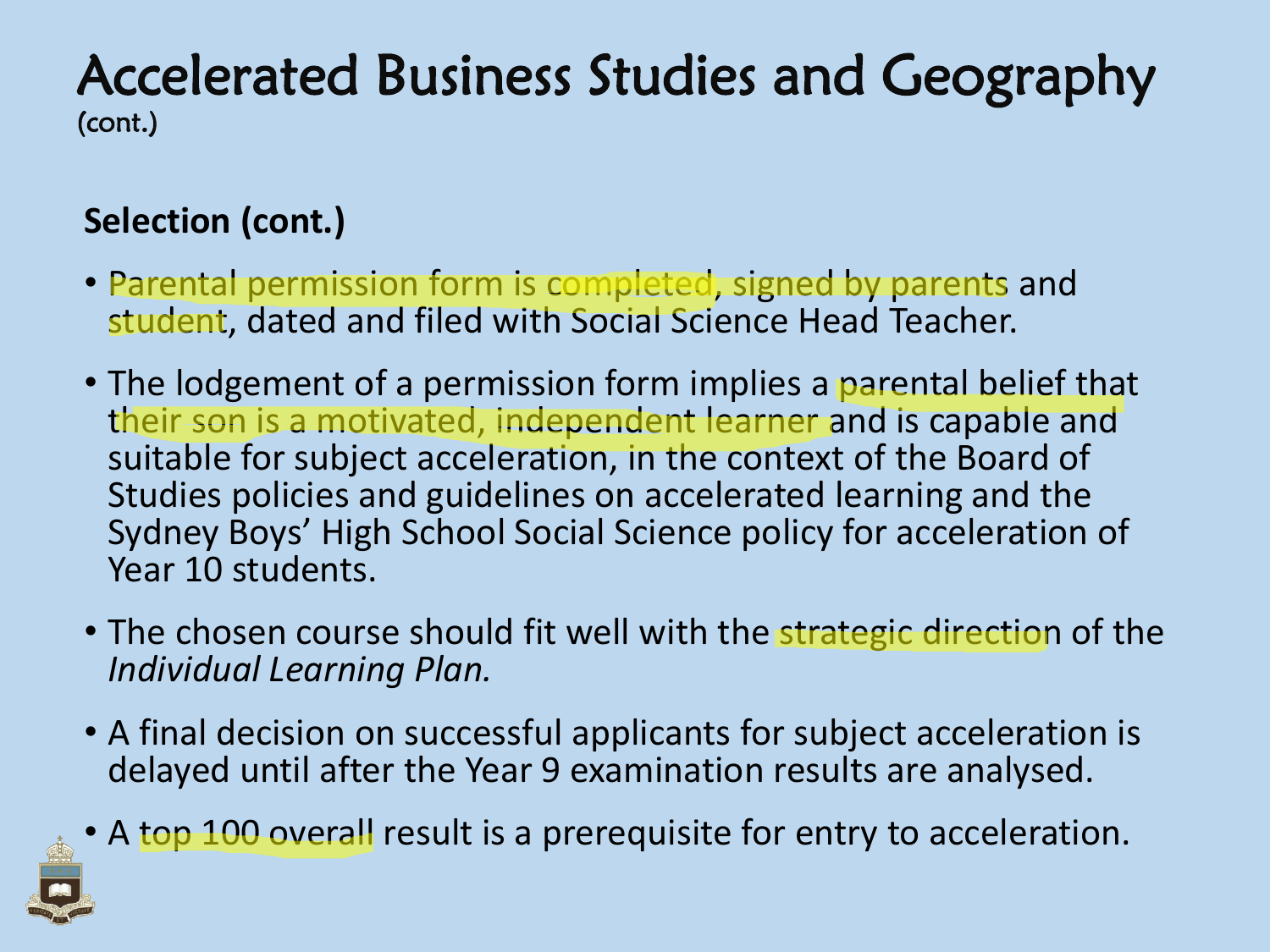### **Individual Learning Plans**

- Before commencing the higher level course each students submits a draft *Individual Learning Plan* to the Head Teacher of the subject.
- **Before** experiencing the higher level course each student is required to complete and submit to the Principal, an *Individual Learning Plan* **approved by the Head Teacher**, by the time the Year 9 results are prepared for the Principal.
- The *Individual Learning Plan* is completed according to the school template [Appendix 1].
- The Plan has to be approved by the Principal and is kept on file.

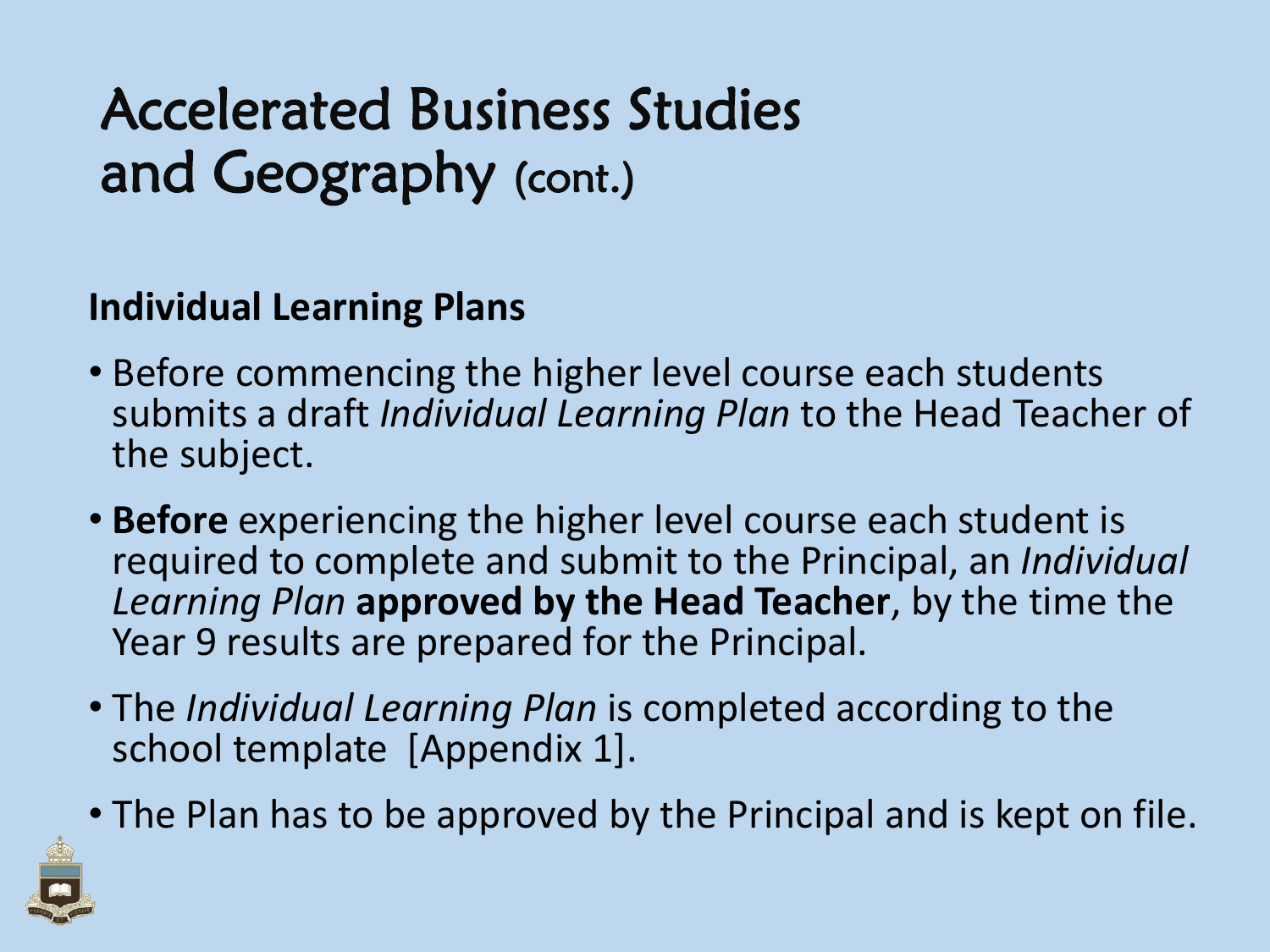#### **Intervention Design**

- The Social Science Department compacts the stage 5 curriculum in Year 9.
- The Stage 5 class follows the stage 6 syllabus in Year 10.
- Successful students are allowed to enrol in and complete the Preliminary course.
- Accelerants are always expected to perform above the mean of the entire cohort and be on task for a band 6 performance.
- Those who aren't performing are given one chance to improve but this needs to be settled by the end of the Preliminary course.

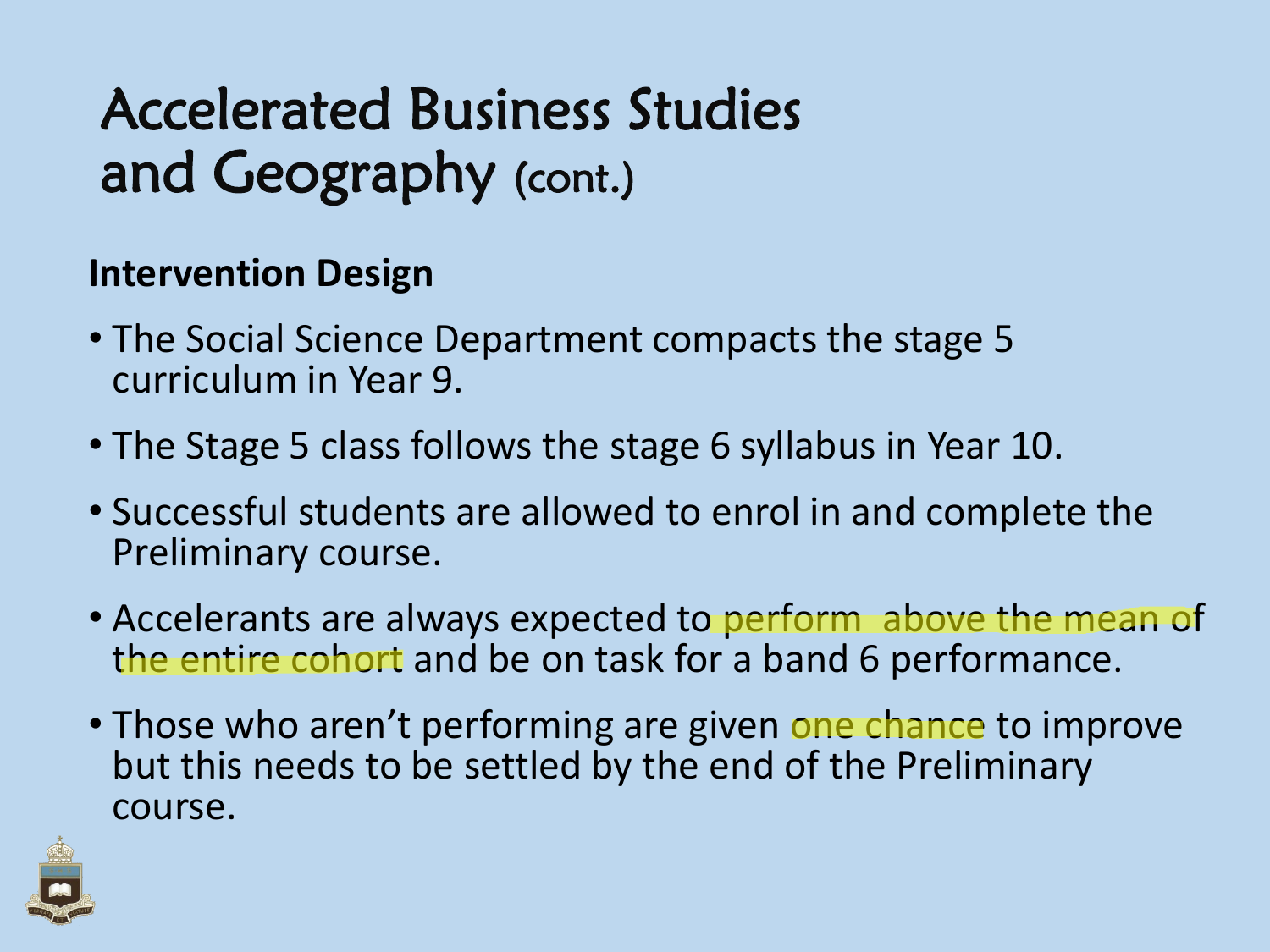#### **Intervention Design (cont.)**

- Unsuccessful students are awarded a Year 10 grade A in Geography or Commerce.
- Marginal students are allowed to sit the Preliminary examination on condition that they discontinue the course for Year 12.
- Students continuing with the Commerce Program in Year 10 will benefit from a highly differentiated Commerce Curriculum covering in depth topics related to HSC courses in Economics, Business Studies and Legal Studies. Extension and enrichment strategies will provide an increased awareness and understanding of relevant social issues and an excellent foundation for future study of these courses.

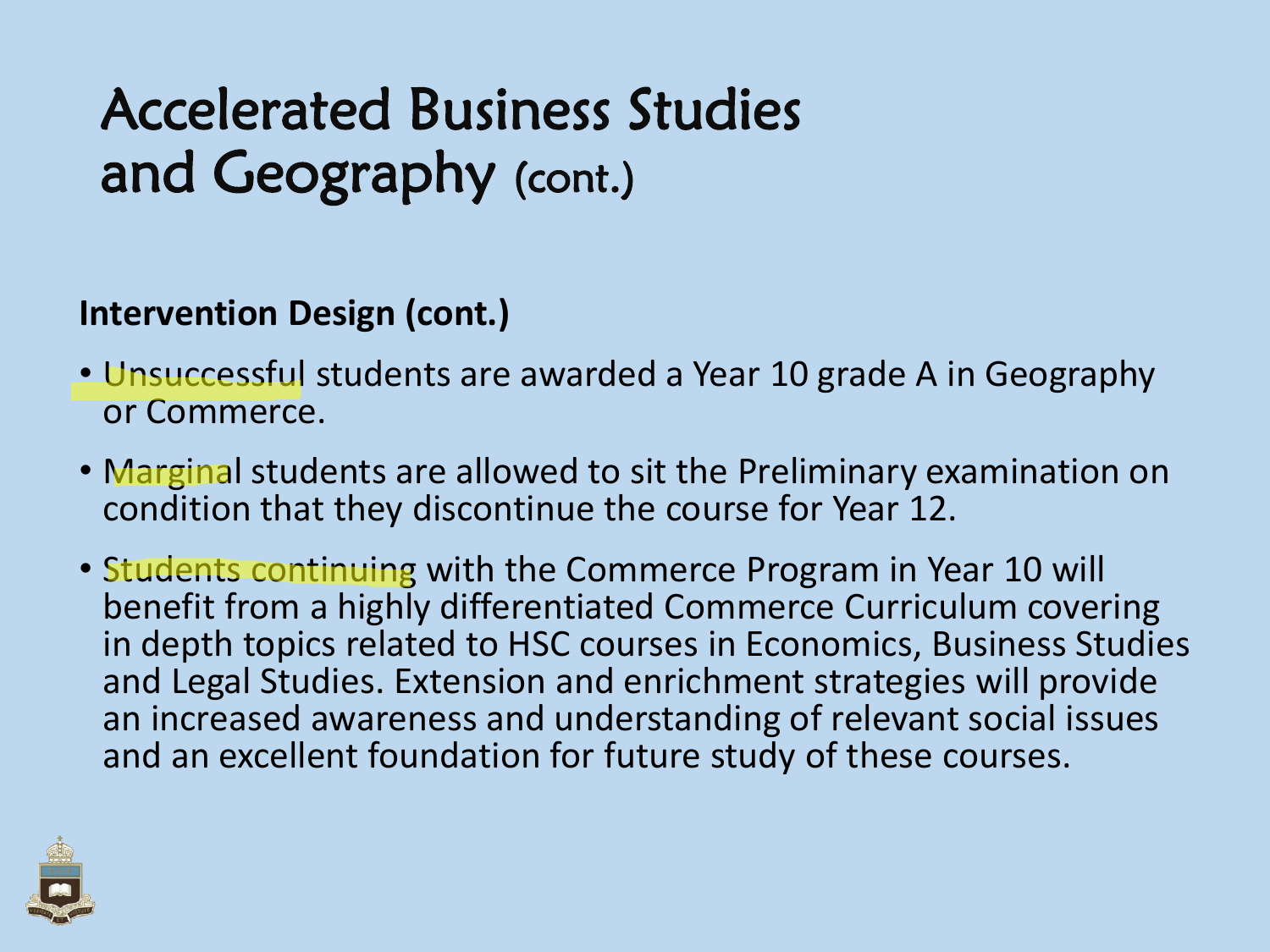#### **Management / Monitoring**

- The establishment of and agreement to performance standards for each student
- The student is to achieve the objectives set out in the course requirements through:
	- demonstration by an ability for independent, autonomous learning.
	- completion of holiday reading tasks, demonstrating self-regulation.
	- class work and homework completed on time and at a consistently high standard.
	- completion of all assessment tasks on time and at a consistently high standard.
	- regular submission of project work for teacher review.

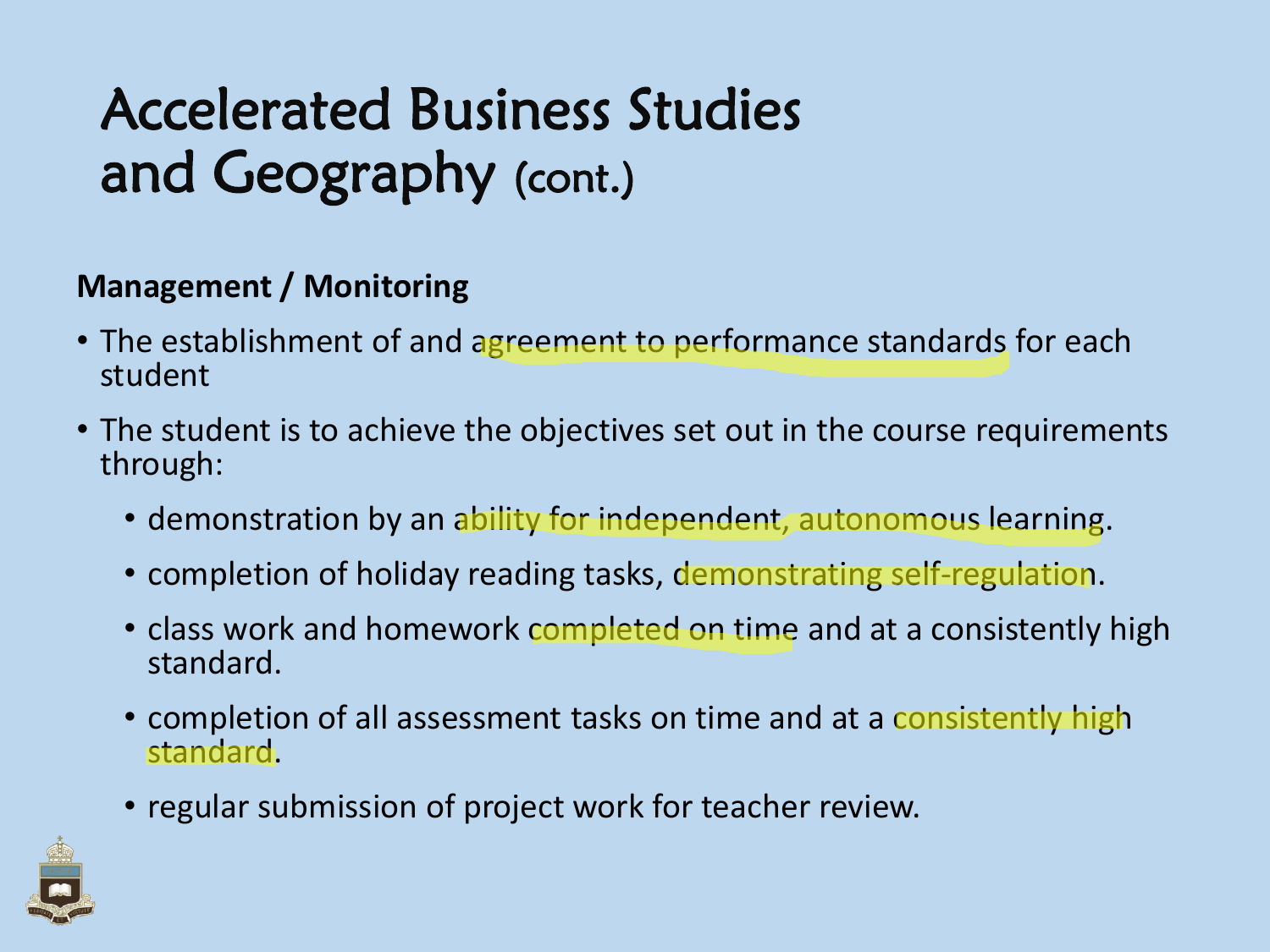#### **Management / Monitoring (cont.)**

- Counselling of students not meeting the course performance standards.
- Students unable to maintain the agreed course performance standards in Preliminary are not allowed to progress to the HSC course.
- Students not completing Preliminary Course satisfactorily are eligible for an "A" grade in Stage 5 in Geography or the Commerce Elective.
- The usual Stage 6 monitoring and communication processes occur in terms of student assessment task feedback, student reports and warning letters to parents.
- Students are responsible for their own progress and excuses are not accepted.

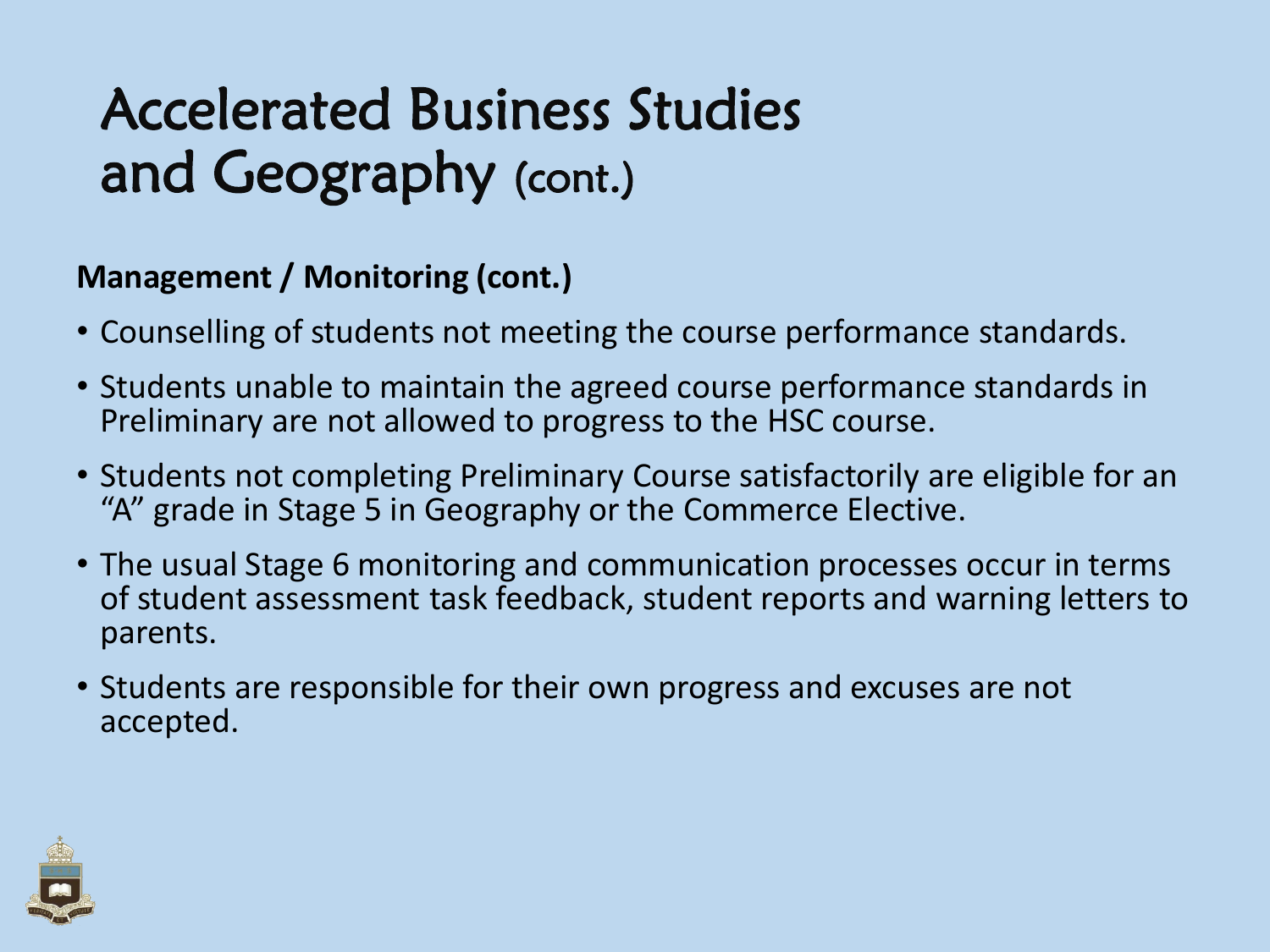#### **Evaluation of the intervention**

- How well was the above level curriculum grasped by the accelerants?
- Were any short cuts necessary?
- Was some compaction of stage 6 achievable?
- What were the effects of the intervention on work ethic?
- Did the students overcome the anxiety and stress associated with acceleration?

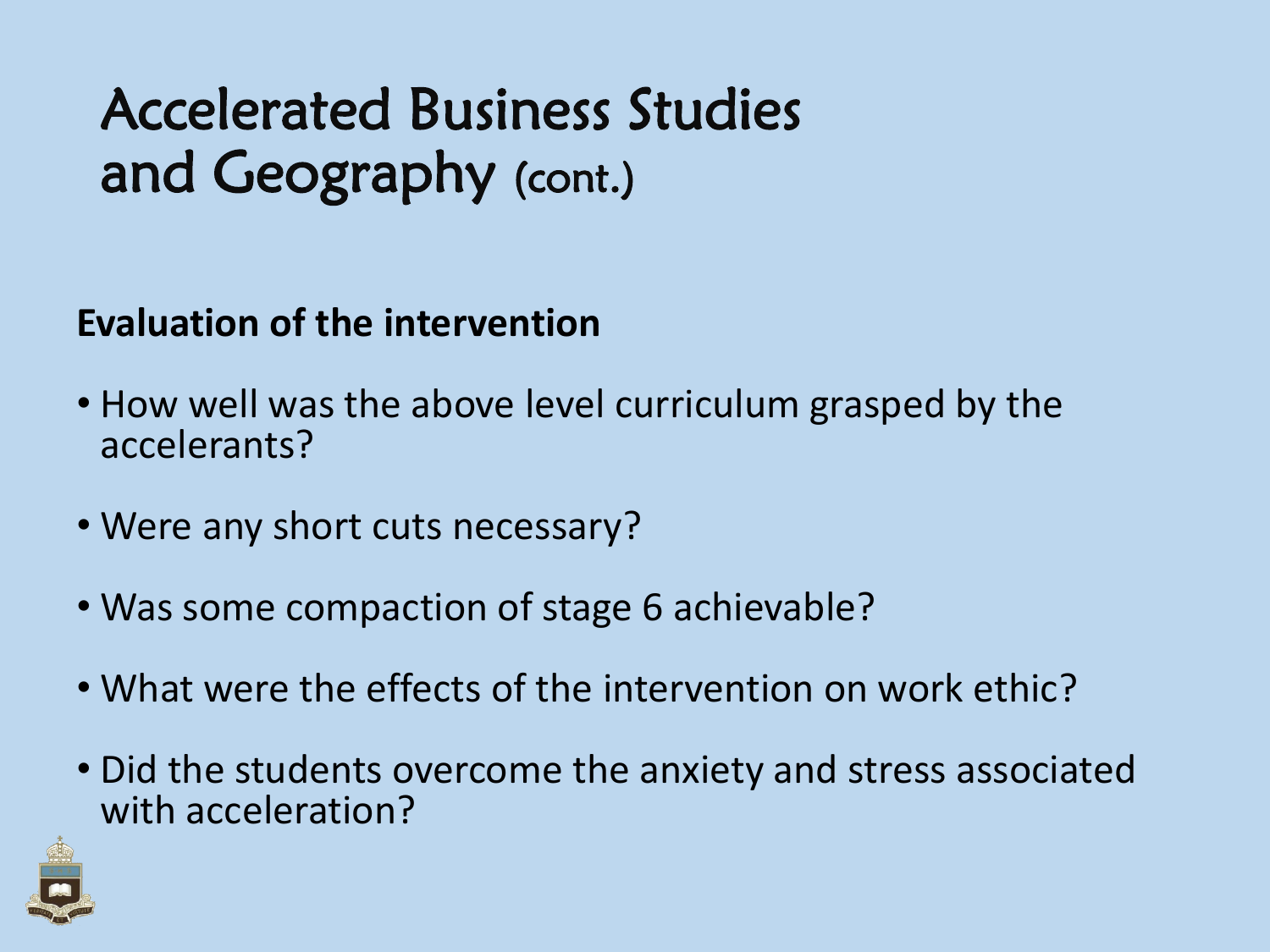# Individual Learning Plan

- Statement as to why the applicant student wants to do the course.
- Evidence of an understanding of the aims and benefits of the programme.
- Course selection matrix for Year 10-12 including numbers of units. (Year 11 – Maximum 12).
- Statement of commitment to the Extension Course Year 12 (where applicable).
- Target ATAR and tertiary intentions.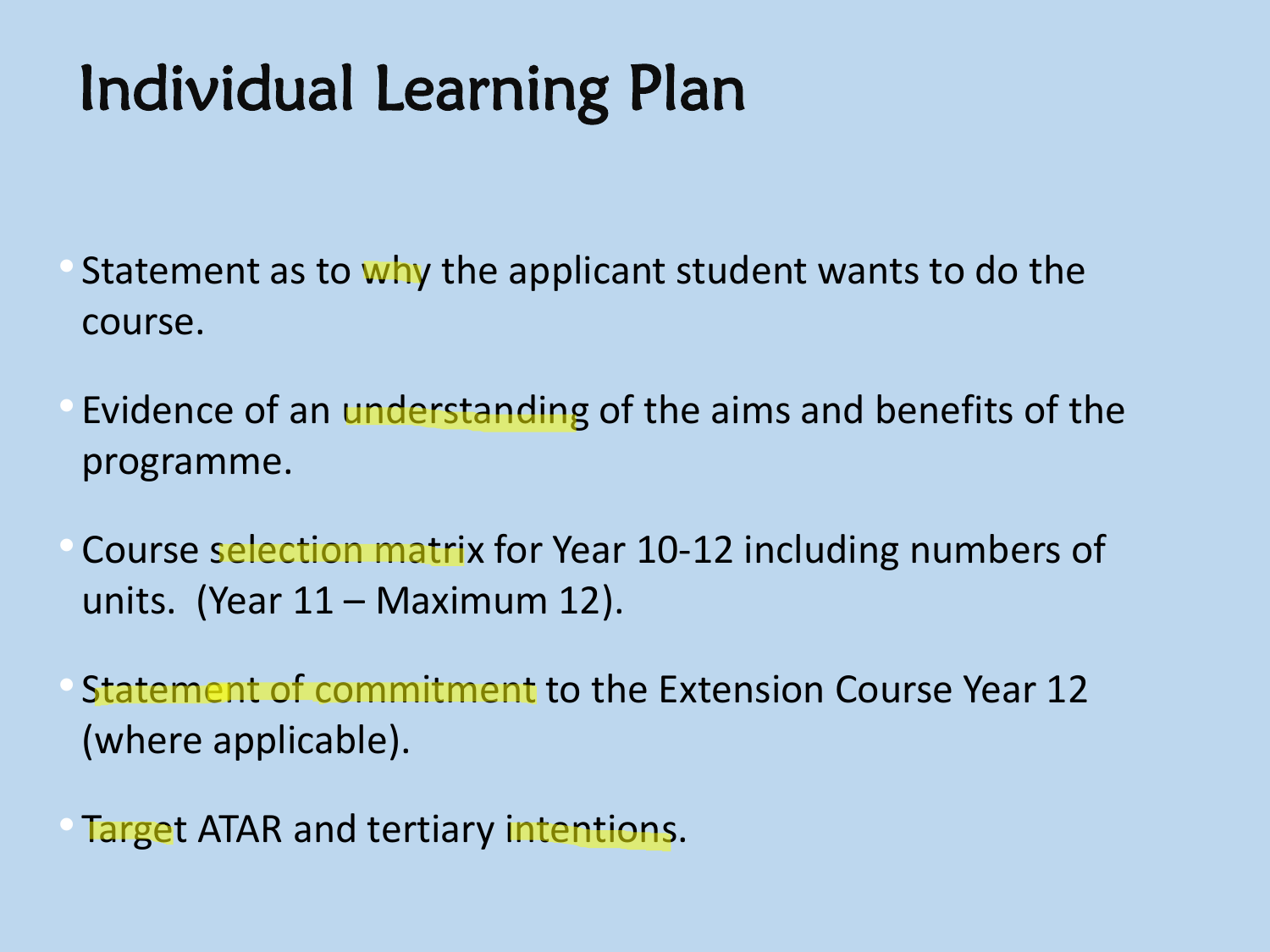#### **Results**

- An analysis of Preliminary and HSC results is undertaken annually.
- Accelerants results are compared to non-accelerated progression results.
- Single class results are compared to single class results from previous years.
- Individual results are tracked to the HSC to compare Geography or Business Studies results with the students' results in other courses.
- Are there increased Band 6s for Geography and/or Business Studies over time?
- Is there a larger candidature overall for social science in the medium term?

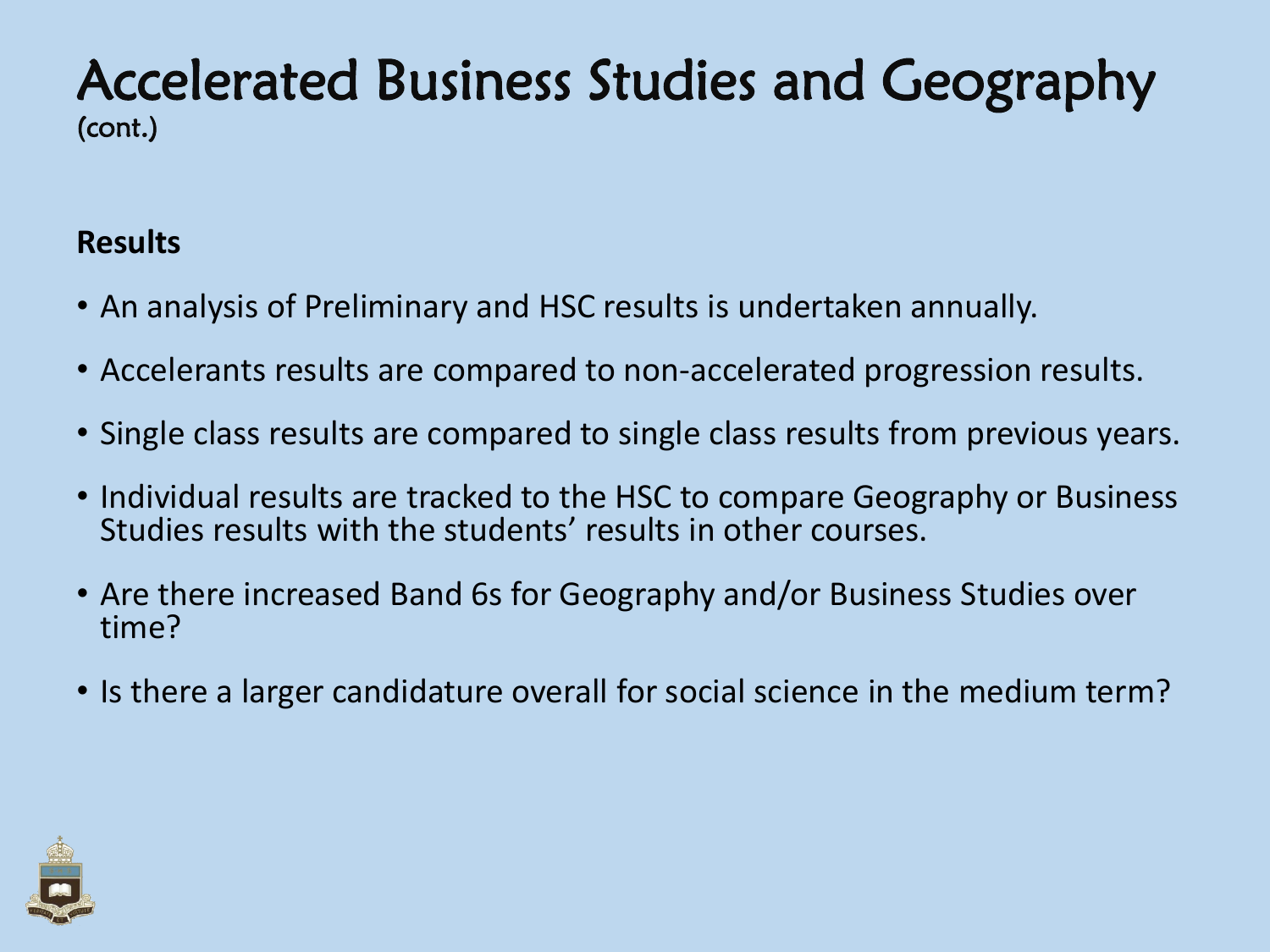# Individual Learning Plan (cont.)

- Commitment Statement to undertake necessary research/project study to excel in the course.
- Commitment to undertake necessary vacation work for Preliminary and HSC courses.
- Proposed use of the time saved by subject acceleration in Year 12.
- Student and Parent names, date and signatures included.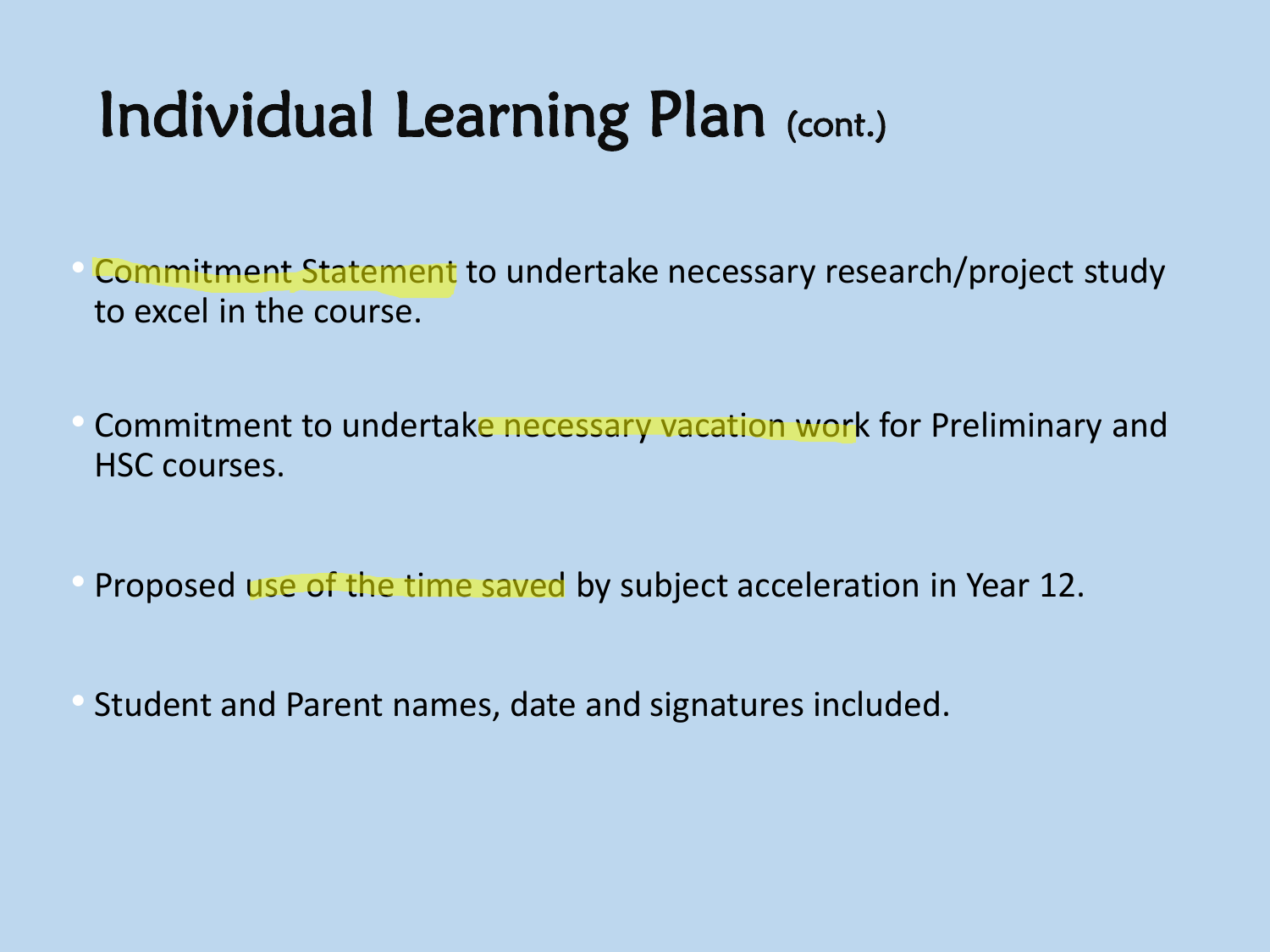$\sim$   $\sim$ 

Understanding of the aims and benefits of the program

. . . . . . . . . . . . . . . . \*\*\*\*\*\*\*\*\*\*\*\*\*\*\*\*\*\*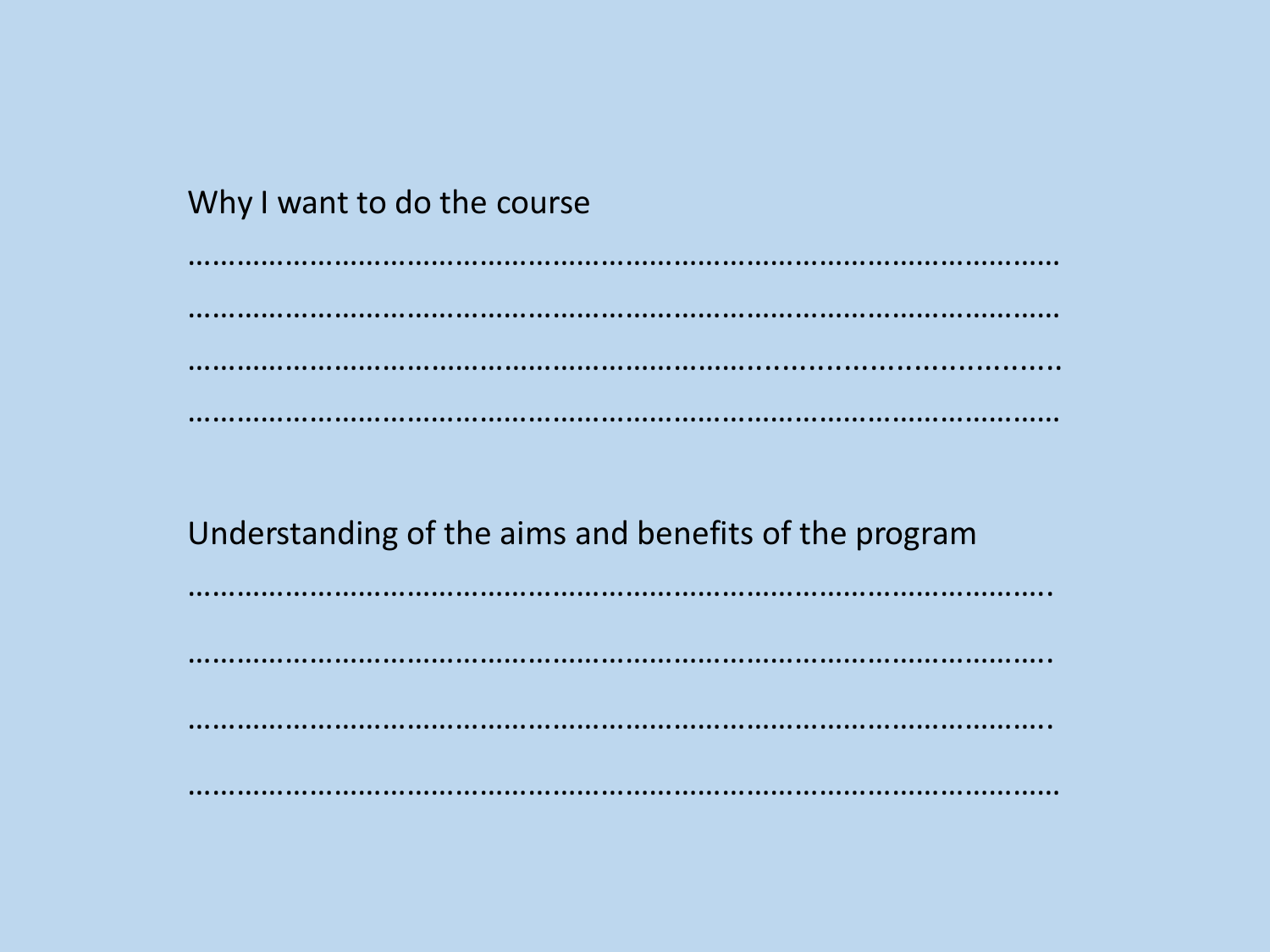### Pattern of Study: Complete Preliminary and HSC Courses for Years 10, 11 and 12: 12 units needed for Preliminary; HSC needs 10

|                            | <b>Y10</b>           | Y11          | Y12          | Subject                         | <b>Y10</b> | <b>Y11</b> | Y12 |
|----------------------------|----------------------|--------------|--------------|---------------------------------|------------|------------|-----|
| Subject                    | 2023<br>2022<br>2021 | 2021         | 2022         | 2023                            |            |            |     |
| <b>Ancient History</b>     |                      |              |              | <b>German Extension</b>         |            |            |     |
| Biology                    |                      |              |              | <b>History Extension</b>        |            |            |     |
| <b>Business Studies</b>    |                      |              |              | Latin Continuers                |            |            |     |
| Chemistry                  |                      |              |              | Latin Extension                 |            |            |     |
| <b>Chinese Continuers</b>  |                      |              |              | Legal Studies                   |            |            |     |
| <b>Chinese Extension</b>   |                      |              |              | <b>Mathematics</b>              |            |            |     |
| Design & Technology        |                      |              |              | <b>Mathematics Extension 1</b>  |            |            |     |
| Drama                      |                      |              |              | <b>Mathematics Extension 2</b>  |            |            |     |
| Economics                  |                      |              |              | Modern History                  |            |            |     |
| <b>Engineering Studies</b> |                      |              |              | Music 1                         |            |            |     |
| English Advanced           |                      | $\checkmark$ | $\checkmark$ | Music 2                         |            |            |     |
| English Extension 1        |                      | $\checkmark$ |              | <b>Music Extension</b>          |            |            |     |
| <b>English Extension 2</b> |                      |              |              | PD/Health/PE                    |            |            |     |
| <b>French Continuers</b>   |                      |              |              | Physics                         |            |            |     |
| French Extension           |                      |              |              | Software Design and Development |            |            |     |
| Geography                  |                      |              |              | Studies of Religion (1 Unit)    |            |            |     |
| <b>German Continuers</b>   |                      |              |              | Studies of Religion (2 Unit)    |            |            |     |
|                            |                      |              |              | <b>Visual Arts</b>              |            |            |     |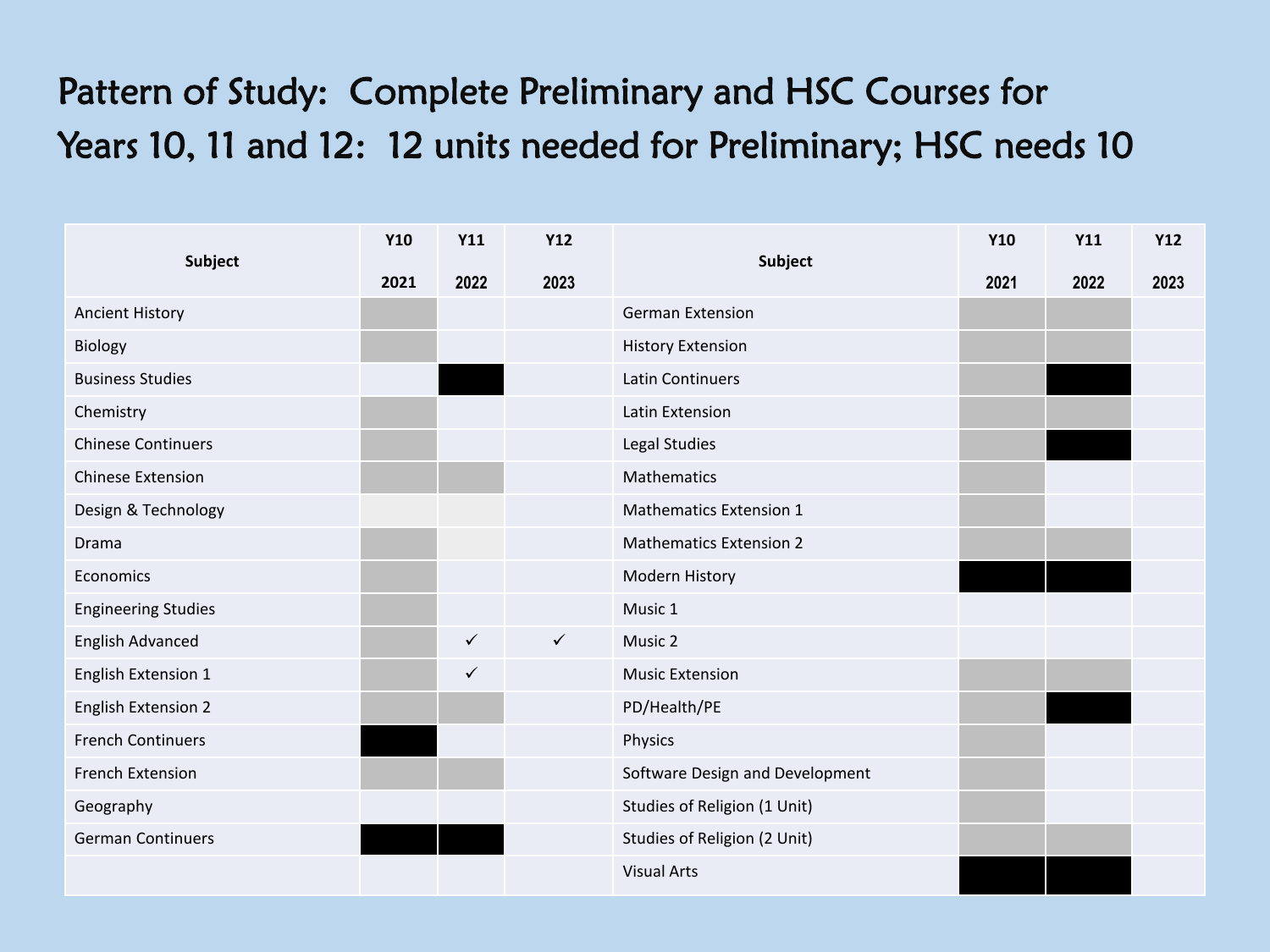## **ATAR Target/Tertiary Study and Intentions**

(and finishing early) during Year 12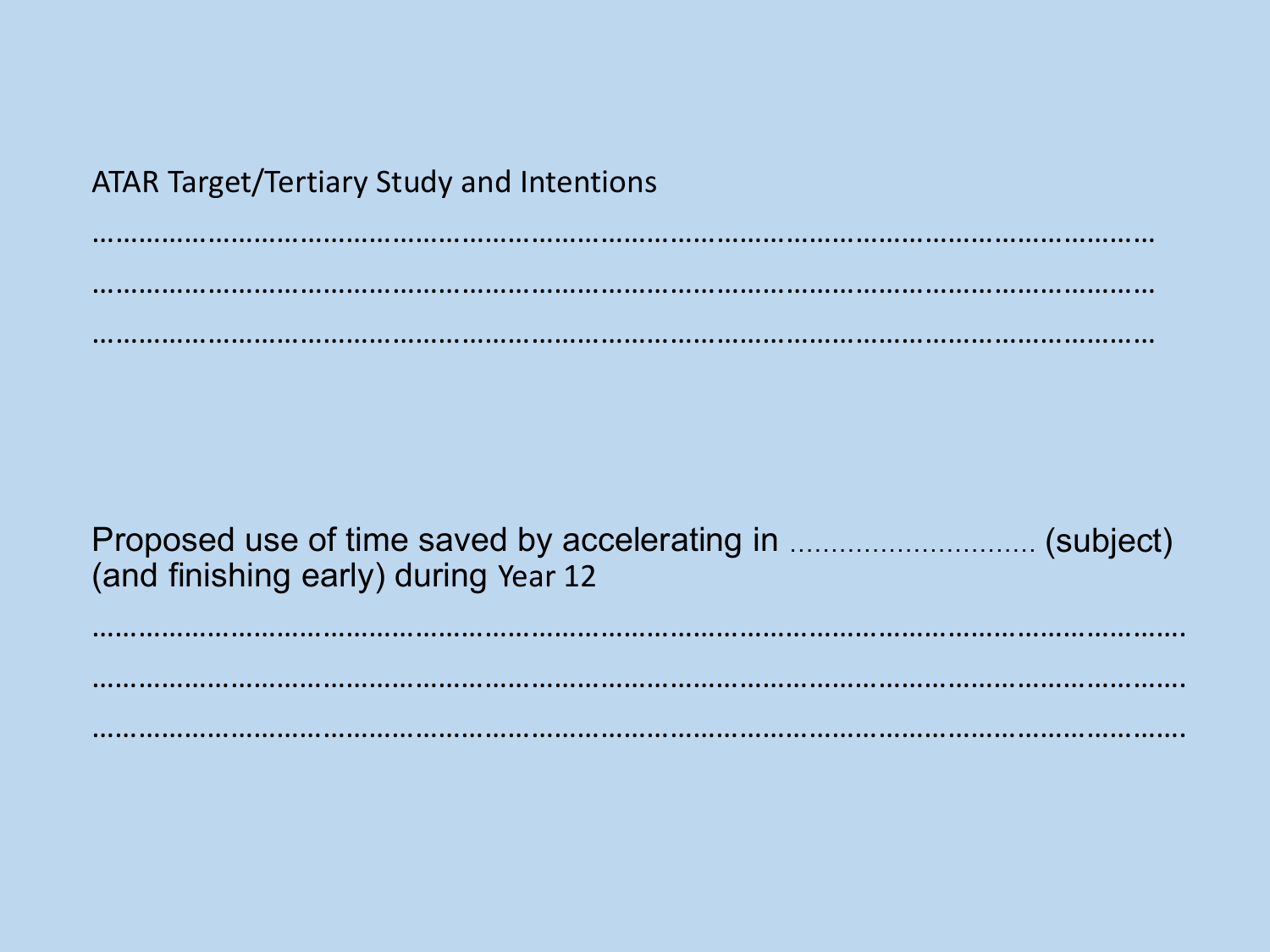• I agree to undertake the necessary research/project study to excel in th<u>e</u> course I agree to undertake the necessary vacation work for Preliminary and HSC<br>  $\square$  $\overline{1}$  courses  $\overline{1}$ Signed: ……………………………………………………………… Student: ……………………………………………………………… I have informed myself about the Board of Studies Guidelines for subject acceleration  $\Box$ I have discussed the proposed pattern of study with my son I give my permission for my son to participate in this subject acceleration course  $\Box$ Parent/Guardian: Date: ………………………………………………………………